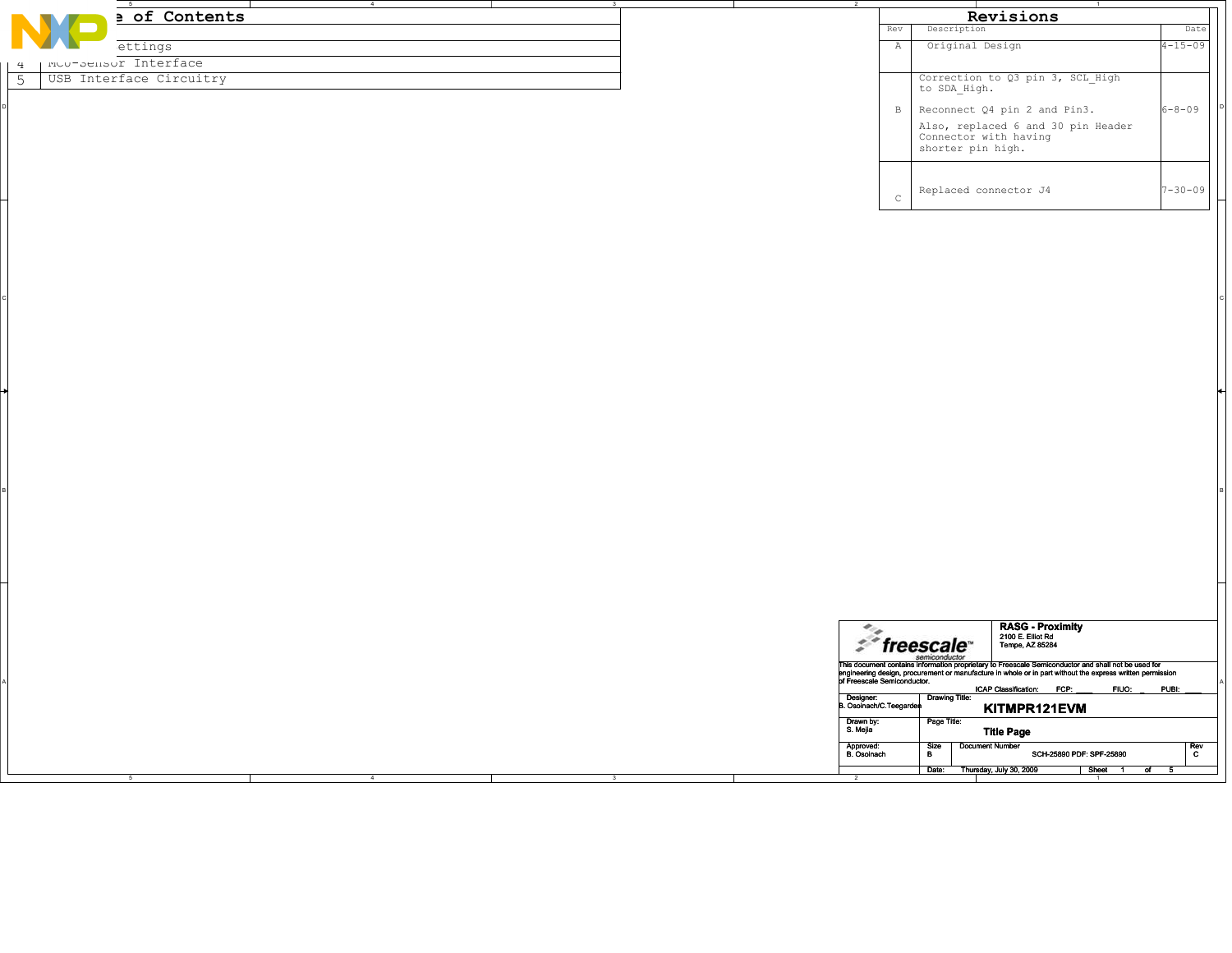| wise Specified:<br>are in ohms, most are 1%, 1/10 Watt. Otherwise are 5%, 1/8 Watt.<br>All capacitor's are in uF, some are 10% or 20%<br>All voltages are DC<br>All polarized capacitors are tantalum |  |  |                                      |                                                                    |               |
|-------------------------------------------------------------------------------------------------------------------------------------------------------------------------------------------------------|--|--|--------------------------------------|--------------------------------------------------------------------|---------------|
| 2. Interrupted lines coded with the same letter or letter<br>combinations are electrically connected.                                                                                                 |  |  |                                      |                                                                    |               |
| 3. Device type number is for reference only. The number<br>varies with the manufacturer.                                                                                                              |  |  |                                      |                                                                    |               |
| 4. Special signal usage:<br>_B Denotes - Active-Low Signal<br><> or [] Denotes - Vectored Signals                                                                                                     |  |  |                                      |                                                                    |               |
| 5. Interpret diagram in accordance with American<br>National Standards Institute specifications, current<br>revision, with the exception of logic block symbology.                                    |  |  |                                      |                                                                    |               |
|                                                                                                                                                                                                       |  |  |                                      |                                                                    |               |
|                                                                                                                                                                                                       |  |  |                                      |                                                                    |               |
|                                                                                                                                                                                                       |  |  |                                      |                                                                    |               |
|                                                                                                                                                                                                       |  |  |                                      |                                                                    |               |
|                                                                                                                                                                                                       |  |  |                                      |                                                                    |               |
|                                                                                                                                                                                                       |  |  |                                      |                                                                    |               |
|                                                                                                                                                                                                       |  |  |                                      |                                                                    |               |
|                                                                                                                                                                                                       |  |  | $\epsilon_{\alpha}$                  | $z^*$ freescale                                                    |               |
|                                                                                                                                                                                                       |  |  | <b>Drawing Title:</b><br>Page Title: | KITMPR121EVM                                                       |               |
|                                                                                                                                                                                                       |  |  | Size<br>B                            | <b>NOTES</b><br><b>Document Number</b><br>SCH-25890 PDF: SPF-25890 | $rac{Rev}{C}$ |
|                                                                                                                                                                                                       |  |  |                                      | Date: Thursday, July 30, 2009                                      | Sheet         |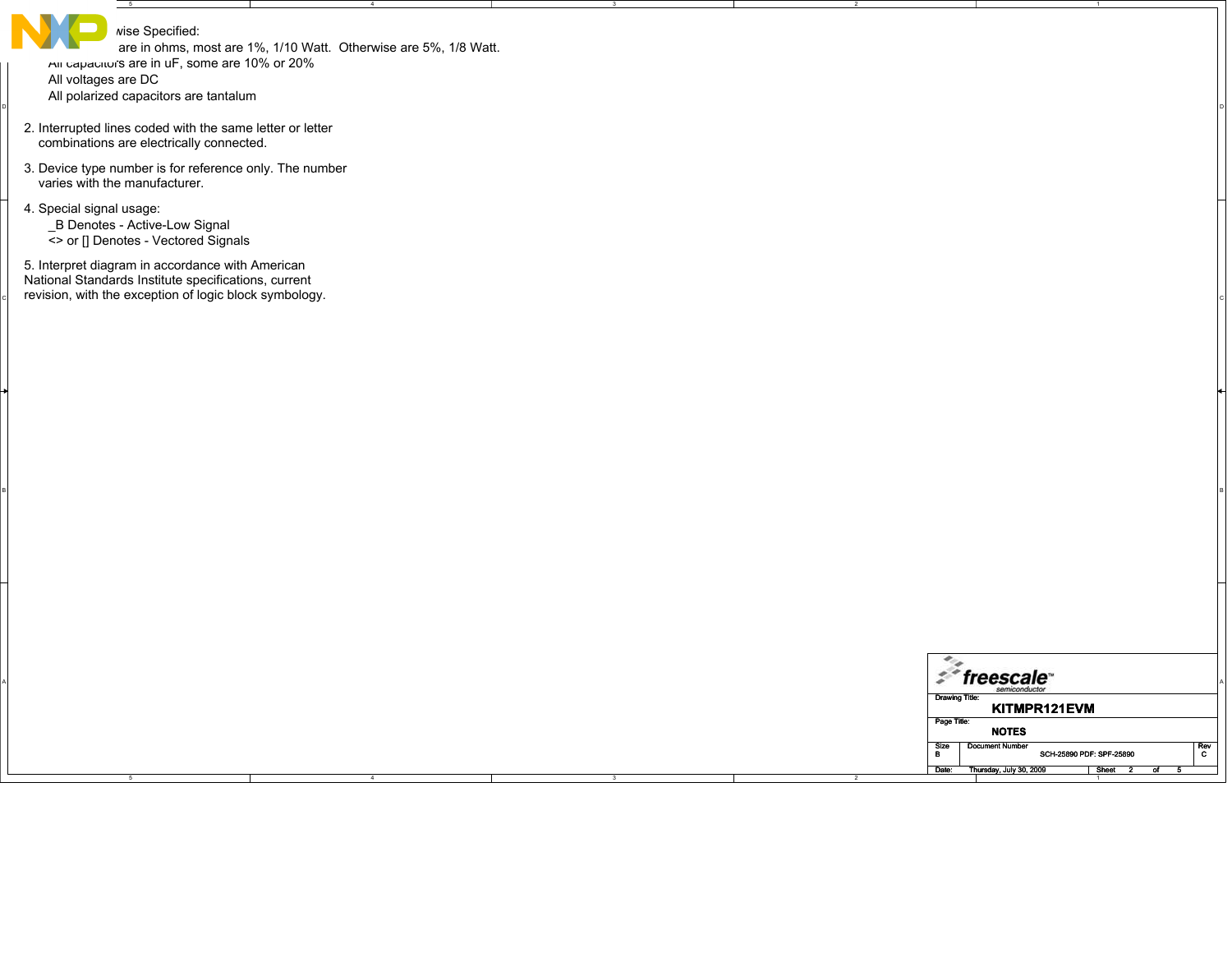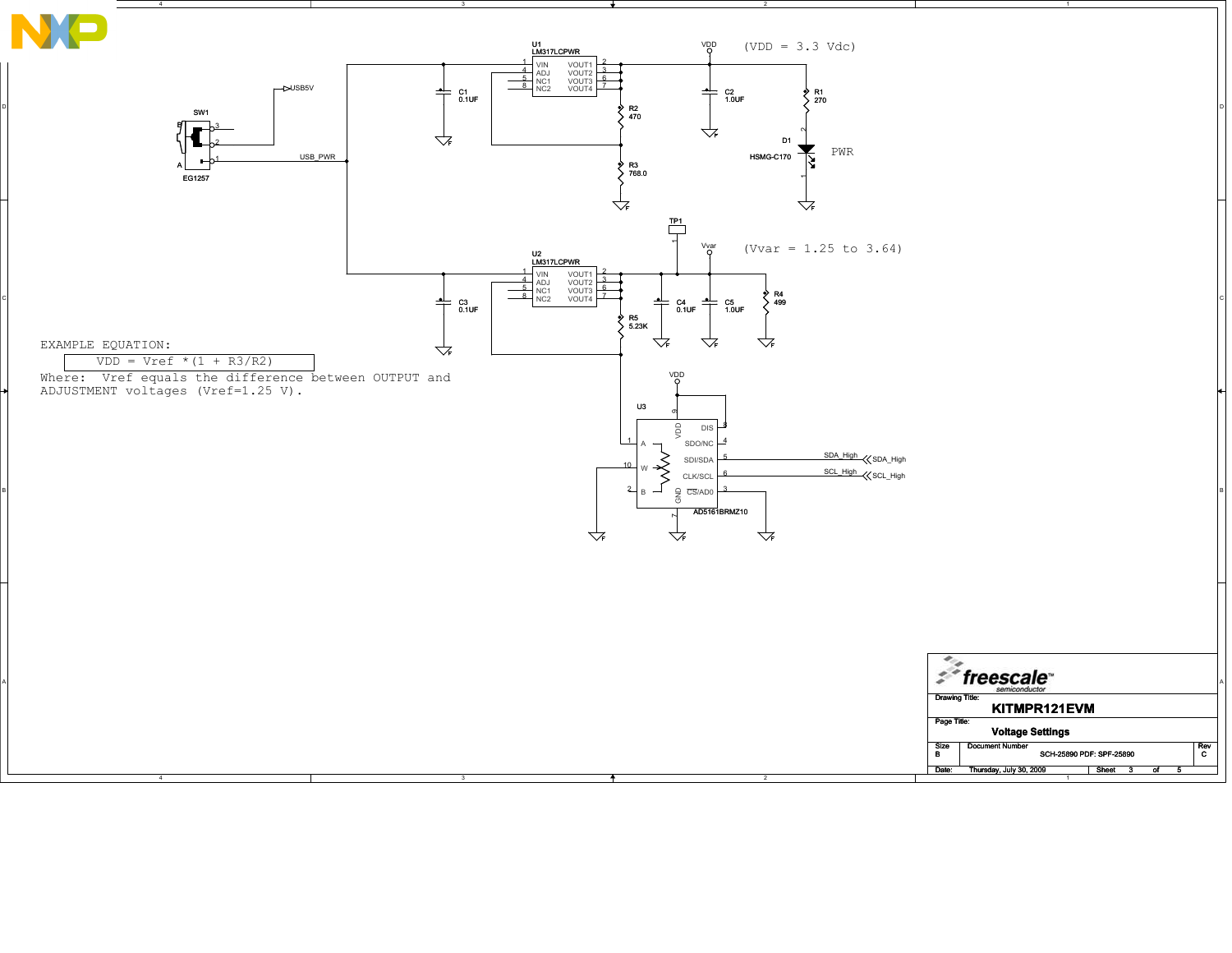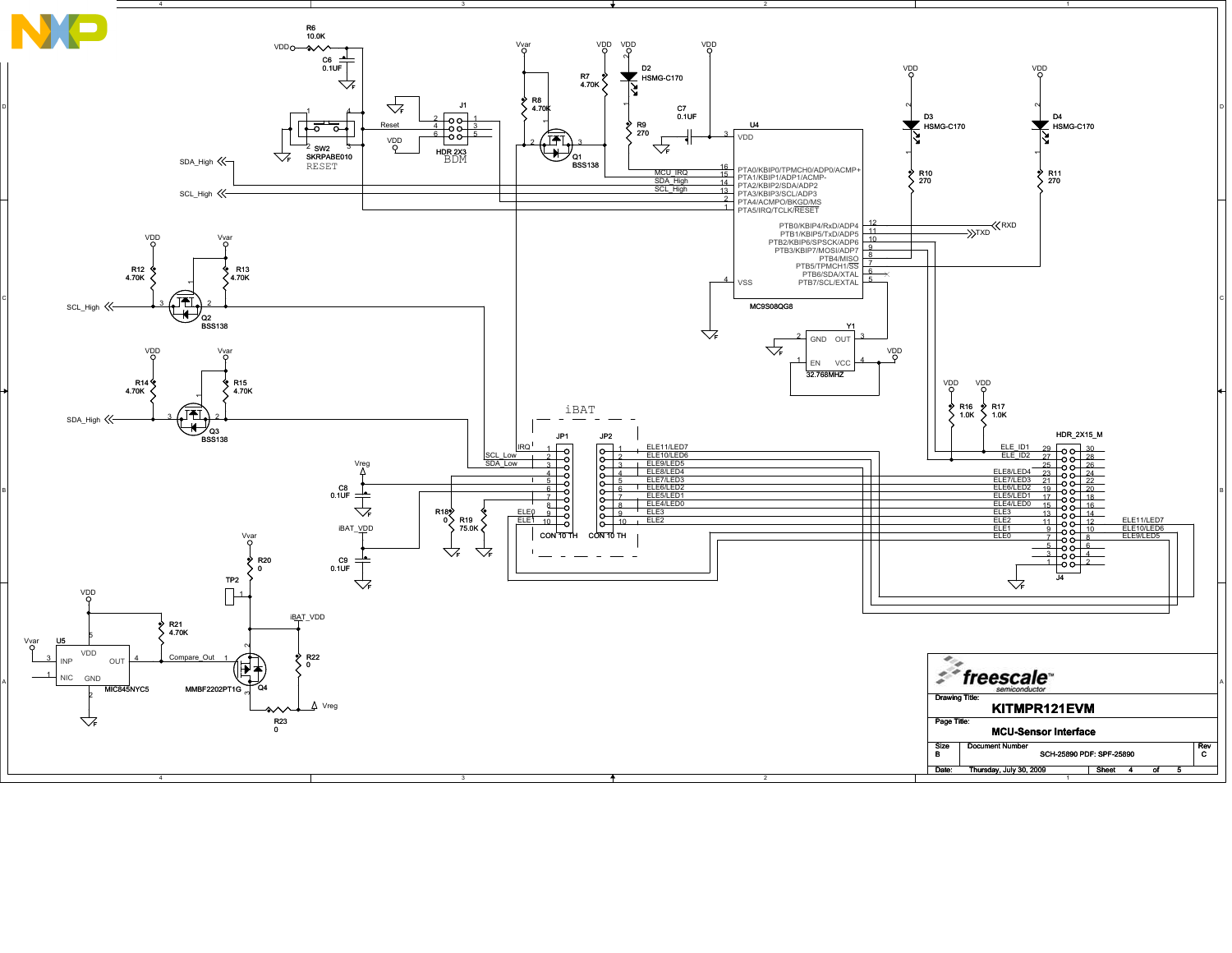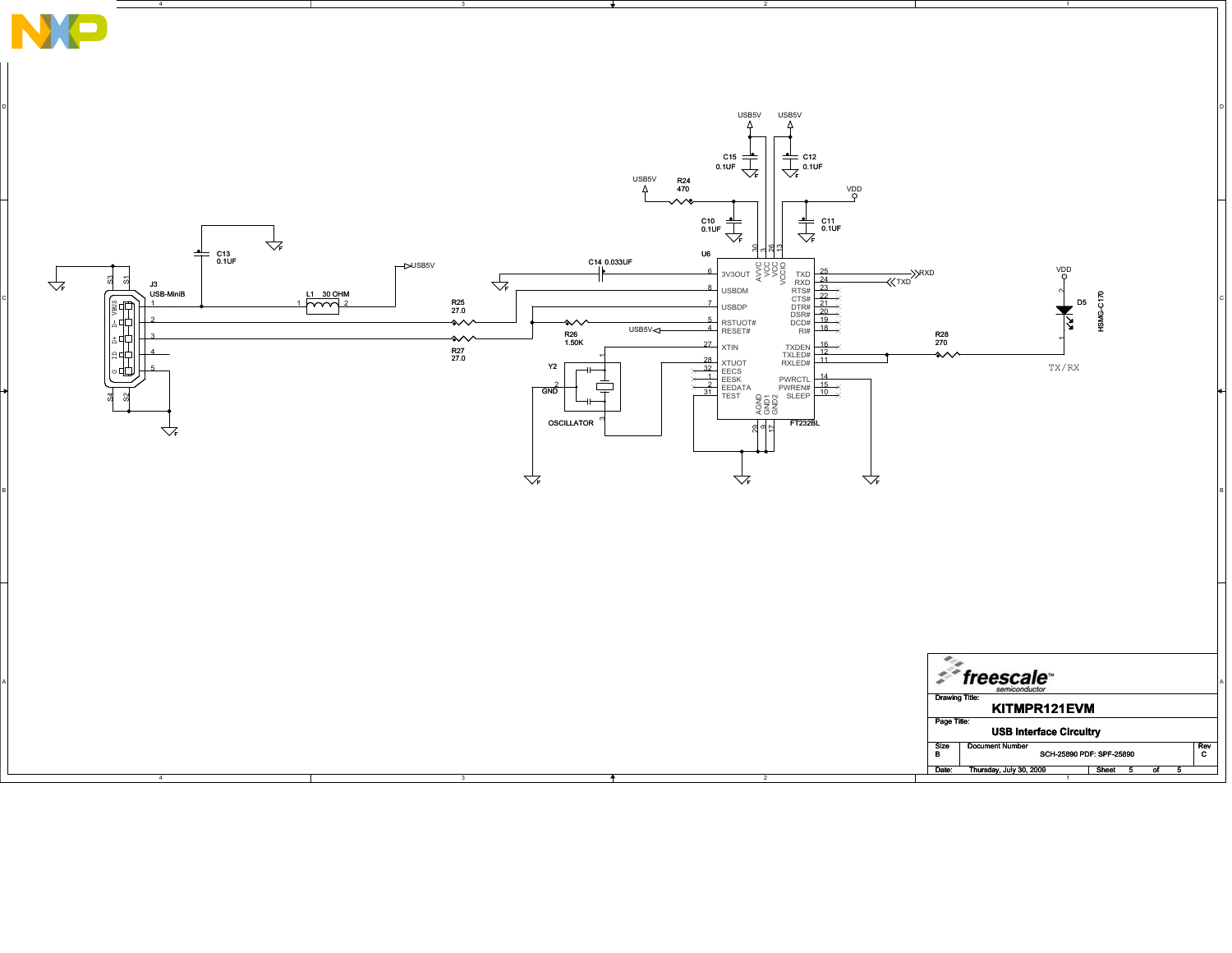

|        | 8                                                                                                                     | $\overline{7}$                                                                                                                                                                                                                                                              | 6  | 5                    |                                              | $\Delta$                                                               |                                                                                                                                                                                       | $\overline{c}$                                                                                                                                                                    |                                                                                 |                 |
|--------|-----------------------------------------------------------------------------------------------------------------------|-----------------------------------------------------------------------------------------------------------------------------------------------------------------------------------------------------------------------------------------------------------------------------|----|----------------------|----------------------------------------------|------------------------------------------------------------------------|---------------------------------------------------------------------------------------------------------------------------------------------------------------------------------------|-----------------------------------------------------------------------------------------------------------------------------------------------------------------------------------|---------------------------------------------------------------------------------|-----------------|
|        |                                                                                                                       |                                                                                                                                                                                                                                                                             |    |                      |                                              |                                                                        | 3                                                                                                                                                                                     | REVISIONS                                                                                                                                                                         |                                                                                 |                 |
|        | NOTES (UNLESS OTHERWISE SPECIFIED):                                                                                   |                                                                                                                                                                                                                                                                             |    |                      |                                              |                                                                        |                                                                                                                                                                                       | ZONE REV<br><b>DESCRIPTION</b><br>A ORIGINAL RELEASE                                                                                                                              | APPROVED<br>DATE<br>$04 - 15 - 09$<br>B <sub>0</sub>                            |                 |
|        | WITH SPECIFICATION IPC-A-600 (LATEST REVISION).                                                                       | 1. THIS DRAWING SPECIFIES THE REQUIRENENTS FOR A PRINTED WIRING BOARD IN ACCORDANCE                                                                                                                                                                                         |    |                      |                                              |                                                                        |                                                                                                                                                                                       | B See SCH-25890, pg1 revision info 06-09-09<br>C J14 replaced                                                                                                                     | <b>BO</b><br>$ 07 - 30 - 09 $<br><b>BO</b>                                      |                 |
|        |                                                                                                                       | 2. THIS PWB MUST BE COMPLIANT WITH THE FREESCALE ECO REQUIREMENTS (DOCUMENT # 12MWS00047B)<br>THESE REQUIREMENTS PROHIBIT THE USE OF CONTROLLED SUBSTANCES INCLUDING THOSE FOUND IN RoHS<br>STANDARDS. DISCLOSURE OF RESTRICTED AND REPORTABLE SUBSTANCES IS ALSO REQUIRED. |    |                      |                                              |                                                                        |                                                                                                                                                                                       |                                                                                                                                                                                   |                                                                                 |                 |
| $\Box$ |                                                                                                                       | 3. THE PWB MUST BE LEAD FREE ASSEMBLY PROCESS COMPATIBLE AND MUST BE ABLE TO HANDLE<br>A MINIMUM OF 5 CYCLES AT 260 DEGREES CELSIUS FOR 10 SECONDS.                                                                                                                         |    |                      |                                              |                                                                        |                                                                                                                                                                                       |                                                                                                                                                                                   |                                                                                 | $\Box$          |
|        |                                                                                                                       | 4. BASE MATERIAL - FR4 (OR EQUIVALENT RoHS COMPLIANT) LAMINATE AND PREPREG SHALL MEET IPC-4101A-94<br>Tg - MUST BE GREATER THAN OR EQUAL TO 150 DEGREES CELSIUS.<br>Td - MUST BE GREATER THAN OR EQUAL TO 330 DEGREES CELSIUS.                                              |    |                      |                                              |                                                                        |                                                                                                                                                                                       |                                                                                                                                                                                   |                                                                                 |                 |
|        |                                                                                                                       | 5. COPPER FOIL WEIGHT - OUTSIDE LAYERS AND INNER LAYERS 1.0 OZ. SEE STACKUP DETAIL 'A'                                                                                                                                                                                      |    |                      |                                              |                                                                        |                                                                                                                                                                                       |                                                                                                                                                                                   |                                                                                 |                 |
|        |                                                                                                                       | 6. PLATING FINISH - BOTH SIDES ENIG (EMMERSIONLESS NICKEL IMMERSION GOLD):<br>76.2-203.2 MILLIMICRON (3-8 MICROINCH) OF GOLD OVER<br>2.540-5.080 MILLIMICRON (100-200 MICROINCH) MINIMUM NICKEL.                                                                            |    |                      |                                              |                                                                        |                                                                                                                                                                                       |                                                                                                                                                                                   |                                                                                 |                 |
|        | 1. ALL THROUGH HOLE VIAS MAY BE PLATED SHUT.                                                                          |                                                                                                                                                                                                                                                                             |    |                      |                                              |                                                                        |                                                                                                                                                                                       |                                                                                                                                                                                   |                                                                                 |                 |
|        |                                                                                                                       | 8. SOLDERMASK - GREEN COLOR (TAIYO OR EQUIVALENT), BOTH SIDES,                                                                                                                                                                                                              |    |                      |                                              |                                                                        |                                                                                                                                                                                       |                                                                                                                                                                                   |                                                                                 |                 |
|        |                                                                                                                       | 9. SILKSCREEN - WHITE EPOXY INK, BOTH SIDES. NO SILK ON PADS.                                                                                                                                                                                                               |    |                      |                                              |                                                                        |                                                                                                                                                                                       |                                                                                                                                                                                   |                                                                                 |                 |
|        | 10. ELECTRICAL TEST - 100% IPCD356.                                                                                   |                                                                                                                                                                                                                                                                             |    |                      |                                              |                                                                        |                                                                                                                                                                                       |                                                                                                                                                                                   |                                                                                 |                 |
|        | 11. PRINTED WIRING BOARD IS TO BE INDIVIDUALLY BAGGED.<br>12. DRC'S NUST BE RUN ON THE GERBER BEFORE BUILDING BOARDS. |                                                                                                                                                                                                                                                                             |    |                      |                                              |                                                                        |                                                                                                                                                                                       |                                                                                                                                                                                   |                                                                                 |                 |
|        | UNLESS PRIOR APPROVAL IS GIVEN IN WRITING BY FREESCALE.                                                               | 13. OVERALL PCB THICKNESS 62 MILS. TOP AND BOTTOM FR4 LAYERS 10 MILS. INNER FR4-LAYER IS 40 MILS.                                                                                                                                                                           |    |                      |                                              |                                                                        |                                                                                                                                                                                       |                                                                                                                                                                                   |                                                                                 |                 |
|        | 14. SOLDER SAMPLES TO BE PROVIDED.                                                                                    |                                                                                                                                                                                                                                                                             |    |                      |                                              |                                                                        |                                                                                                                                                                                       |                                                                                                                                                                                   |                                                                                 |                 |
| C      | $\sqrt{15}$ BASIC GRID INCREMENT AT 1:1 IS .0001.                                                                     |                                                                                                                                                                                                                                                                             |    |                      |                                              | $0.062 +/- 0.006$                                                      |                                                                                                                                                                                       |                                                                                                                                                                                   |                                                                                 | C.              |
|        |                                                                                                                       | 16. MODIFICATION OF SOLDERMASK IS NOT ALLOWED WITHOUT WRITTEN PERMISSION FROM FREESCALE.                                                                                                                                                                                    |    |                      | 2.500                                        |                                                                        |                                                                                                                                                                                       |                                                                                                                                                                                   |                                                                                 |                 |
|        | $\sqrt{17}$ SUPPLIER MARKINGS - ON SOLDER SIDE ONLY, WHERE SHOWN.                                                     | - MUST BE UL RECOGNIZED AND MUST HAVE AN ID THAT CONFORMS TO UL94V-0                                                                                                                                                                                                        |    |                      |                                              |                                                                        |                                                                                                                                                                                       |                                                                                                                                                                                   |                                                                                 |                 |
|        | 18. MINIMUM CONDUCTIVE WIDTH/SPACING TO BE .008"/.007"                                                                |                                                                                                                                                                                                                                                                             |    |                      |                                              | 1.815                                                                  |                                                                                                                                                                                       |                                                                                                                                                                                   |                                                                                 |                 |
| ⊢⇒     |                                                                                                                       | 19. THE PWB WILL BE MARKED AS LEAD FREE BY USE OF AN INK STAMP (BB)<br>20. THE PWB WILL BE MARKED AS LEAD FREE PROCESS COMPATIBLE BY USE OF AN INK STAMP (260°C)                                                                                                            |    |                      |                                              |                                                                        |                                                                                                                                                                                       |                                                                                                                                                                                   |                                                                                 | $\triangleleft$ |
|        |                                                                                                                       |                                                                                                                                                                                                                                                                             |    |                      |                                              |                                                                        |                                                                                                                                                                                       |                                                                                                                                                                                   |                                                                                 |                 |
|        |                                                                                                                       |                                                                                                                                                                                                                                                                             |    |                      | $\angle$ A $\land$                           |                                                                        |                                                                                                                                                                                       |                                                                                                                                                                                   |                                                                                 |                 |
|        |                                                                                                                       |                                                                                                                                                                                                                                                                             |    | $\sqrt{15}$          |                                              |                                                                        |                                                                                                                                                                                       |                                                                                                                                                                                   |                                                                                 |                 |
|        |                                                                                                                       |                                                                                                                                                                                                                                                                             |    | <b>BRIMARY DATUM</b> | <b>FREESCALE SENTCONDUCTOR</b><br>acer prium | <b>KITHPRIZIEVE</b>                                                    |                                                                                                                                                                                       |                                                                                                                                                                                   |                                                                                 |                 |
|        |                                                                                                                       |                                                                                                                                                                                                                                                                             |    |                      |                                              | DATE NAMEE 170-25890 REVE                                              |                                                                                                                                                                                       |                                                                                                                                                                                   |                                                                                 |                 |
| B      |                                                                                                                       |                                                                                                                                                                                                                                                                             |    |                      |                                              |                                                                        |                                                                                                                                                                                       |                                                                                                                                                                                   |                                                                                 | B               |
|        |                                                                                                                       |                                                                                                                                                                                                                                                                             |    |                      |                                              | DRILL CHART: TOP to BOTTOM<br>ALL UNITS ARE IN MILS                    |                                                                                                                                                                                       |                                                                                                                                                                                   |                                                                                 |                 |
|        |                                                                                                                       |                                                                                                                                                                                                                                                                             |    | $\triangle$ FIGURE   | SIZE<br>15.0<br>$\bullet$                    | TOLERANCE<br>PLATED<br><b>OTY</b><br>$+2.0/-2.0$<br>PLATED<br>61       |                                                                                                                                                                                       |                                                                                                                                                                                   |                                                                                 |                 |
|        |                                                                                                                       |                                                                                                                                                                                                                                                                             |    |                      | $\circ$<br>40.0                              | $+3.0/-3.0$<br>PLATED<br>29                                            | mmmmmm                                                                                                                                                                                | $1 02$ .<br>LAYER 2 SOLDER SIDE<br>$1$ $02$ .                                                                                                                                     |                                                                                 |                 |
|        |                                                                                                                       |                                                                                                                                                                                                                                                                             |    |                      | $\bullet$<br>40.0<br>$\bullet$<br>40.0       | $+3.0/-3.0$<br>PLATED<br>26<br>PLATED<br>$\overline{1}$<br>$+3.0/-3.0$ |                                                                                                                                                                                       | DETAIL A                                                                                                                                                                          |                                                                                 |                 |
|        |                                                                                                                       |                                                                                                                                                                                                                                                                             |    |                      | $\bullet$<br>36.0                            | $+3.0/-3.0$<br>NON-PLATED<br>$\overline{2}$                            | LAYER STACKUP<br>SCALE: NONE                                                                                                                                                          |                                                                                                                                                                                   |                                                                                 |                 |
|        |                                                                                                                       |                                                                                                                                                                                                                                                                             |    |                      | $\overline{u}$<br>125.0                      | $+3, 0/-3, 0$<br>NON-PLATED<br>4                                       |                                                                                                                                                                                       |                                                                                                                                                                                   |                                                                                 |                 |
|        |                                                                                                                       |                                                                                                                                                                                                                                                                             |    |                      |                                              |                                                                        |                                                                                                                                                                                       |                                                                                                                                                                                   |                                                                                 |                 |
|        |                                                                                                                       |                                                                                                                                                                                                                                                                             |    |                      |                                              |                                                                        |                                                                                                                                                                                       |                                                                                                                                                                                   |                                                                                 |                 |
|        |                                                                                                                       |                                                                                                                                                                                                                                                                             |    |                      |                                              |                                                                        |                                                                                                                                                                                       |                                                                                                                                                                                   |                                                                                 |                 |
|        |                                                                                                                       |                                                                                                                                                                                                                                                                             |    |                      |                                              |                                                                        |                                                                                                                                                                                       |                                                                                                                                                                                   |                                                                                 |                 |
|        |                                                                                                                       |                                                                                                                                                                                                                                                                             |    |                      |                                              |                                                                        |                                                                                                                                                                                       | 170-25890                                                                                                                                                                         |                                                                                 |                 |
| A      |                                                                                                                       |                                                                                                                                                                                                                                                                             |    |                      |                                              |                                                                        | UNLESS OTHERWISE SPECIFIED<br>DIMENSIONS ARE IN INCHES<br>TOLERWICES ARE<br>DECIMULS<br>JOX _0.01 00:30*<br>JOX _0.05                                                                 |                                                                                                                                                                                   | FREESCALE SEMICONDUCTOR   A                                                     |                 |
|        |                                                                                                                       |                                                                                                                                                                                                                                                                             |    |                      |                                              |                                                                        |                                                                                                                                                                                       | THIS DOCUMENT CONTAINS INFORMATION<br>PROPRIETARY TO FREESCALE AND SHALL<br>NOT BE USED FOR ENSIMEERING DESIGN<br>PROCUMENENT OR NANUFACTURE IN MNDLE<br>CREESCALE,<br>FREESCALE, |                                                                                 |                 |
|        |                                                                                                                       |                                                                                                                                                                                                                                                                             |    |                      |                                              |                                                                        | <b>AN AND ALL INCHINED SUFFACES<br/> SPEAK ALL SHAP EDGES AND CORNERS,<br/> RENOVE BURRS.</b><br>UNIED JUNE ORTHODAVPHIC PROJECTION<br>UNIED JUNE ORTHODAVPHIC PROJECTION<br>IS USED. | <b>APPROVALS</b><br>DATE                                                                                                                                                          | 2100 E. Elliot Road, MD: EL 519 TEMPE, ARIZONA 85284 US<br>PRINTED WIRING BOARD |                 |
|        |                                                                                                                       |                                                                                                                                                                                                                                                                             |    |                      |                                              |                                                                        |                                                                                                                                                                                       | S. MEJIA<br>$07 - 30 - 0$<br>$\sim$                                                                                                                                               | KITMPR121EVM                                                                    |                 |
|        |                                                                                                                       |                                                                                                                                                                                                                                                                             |    |                      |                                              |                                                                        | <b>ENKH</b>                                                                                                                                                                           | B. Osoinac<br>07-30-09 SIZE CAD FILE NAME DWG. ND.<br>DESIGN ENGINEER                                                                                                             | REV                                                                             |                 |
|        |                                                                                                                       |                                                                                                                                                                                                                                                                             |    |                      |                                              |                                                                        | HEAT THEAT                                                                                                                                                                            | B. Oscinac 07-30-09   LAY-25890<br>C. Teegarden 07-30-09 SCALE                                                                                                                    | $\mathsf{C}$<br>FAB-25890                                                       |                 |
|        | 8                                                                                                                     |                                                                                                                                                                                                                                                                             | -6 | 5.                   | Δ                                            | $\overline{4}$                                                         | 3                                                                                                                                                                                     | $\mathbf{2}$                                                                                                                                                                      | DO NOT SCALE DRAWING<br>SHEET<br>$\overline{a}$<br>$\mathbf{1}$                 |                 |
|        |                                                                                                                       |                                                                                                                                                                                                                                                                             |    |                      |                                              |                                                                        |                                                                                                                                                                                       |                                                                                                                                                                                   |                                                                                 |                 |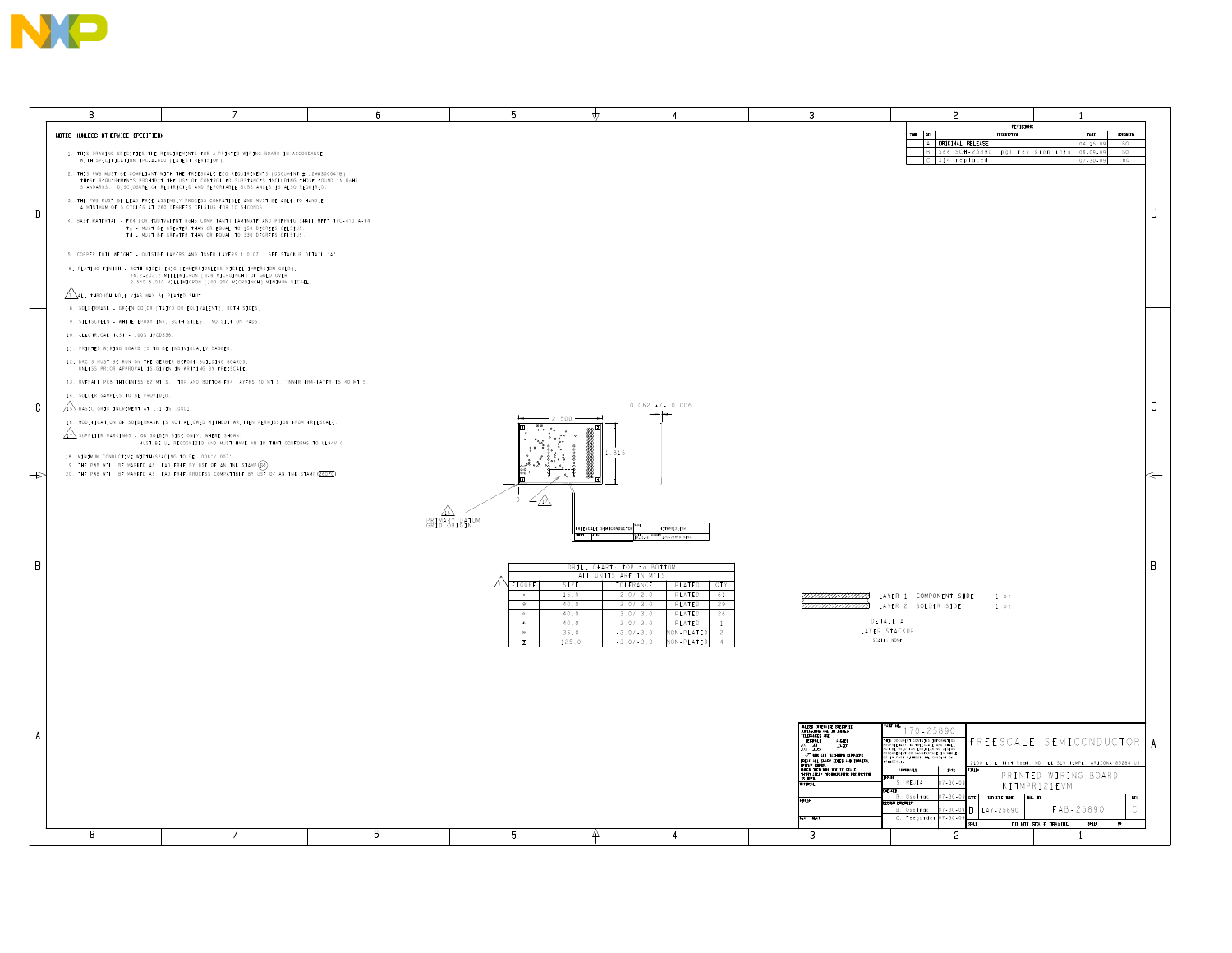

## $\begin{array}{|c|c|c|}\n\hline\n\text{N} & \text{N} & \text{N} \\
\hline\n\text{N} & \text{D} & \text{J} & \text{J} \\
\hline\n\text{DWD} & \text{J} & \text{J} \\
\hline\n\end{array}$ SW1  $\mathbf{I}$ **ICC1**<br>ICR3 29  $\mathbf{\bar{1}}$ **OFF**  $\overline{ON}$  $30$  $\frac{1}{2}$  R2 TP1<br>Vvar J3<br>USB **ELEID1** h•í **DELEID2 R5**  $\bullet$  $\overline{\mathbf{U}}$ 1 **Pld**<br>C<sub>3</sub>  $-0.17$ I  $\cdot$ CR16  $\sqrt{\frac{13}{5}}$ TP<sub>2</sub>  $R<sup>21</sup>$ **b.** R4 **ile**<br>Us  $C13$ n, **ELE8/LED4**  $\bullet$  $1<sup>L</sup>$ <u>SP2</u> ELE7/LED3 JP **R20**  $\bullet$ **R22** ELE6/LED2  $\overset{\bullet}{\mathbb{D}4}$  $\mathbf{C}3$ **R23** 5 ELE5/LED1 **N R18** ELE4/LEDO d. 0·1 SW<sub>2</sub> **ELE3** a.n. Rg R10 R11 18 **For** <u>u2</u> ELEYA/LED7 ELE2 FNCT RST-OLD  $12$ **ELE1** ELE10/LED6  $\overline{\mathbf{3}}$ ELE9/LED5 **ELEO R19** במו 9.0  $-0.0R14$ <br> $-0.0R15$ **bum**  $\bullet$  $5<sub>1</sub>$ 6 **DIO** C6  $\bullet\bullet$  R6  $10$ GND  $\vert$ 10  $\mathsf{2}$ treescale  $\overline{\mathcal{P}}$ KITMPRIZIEVM semiconductor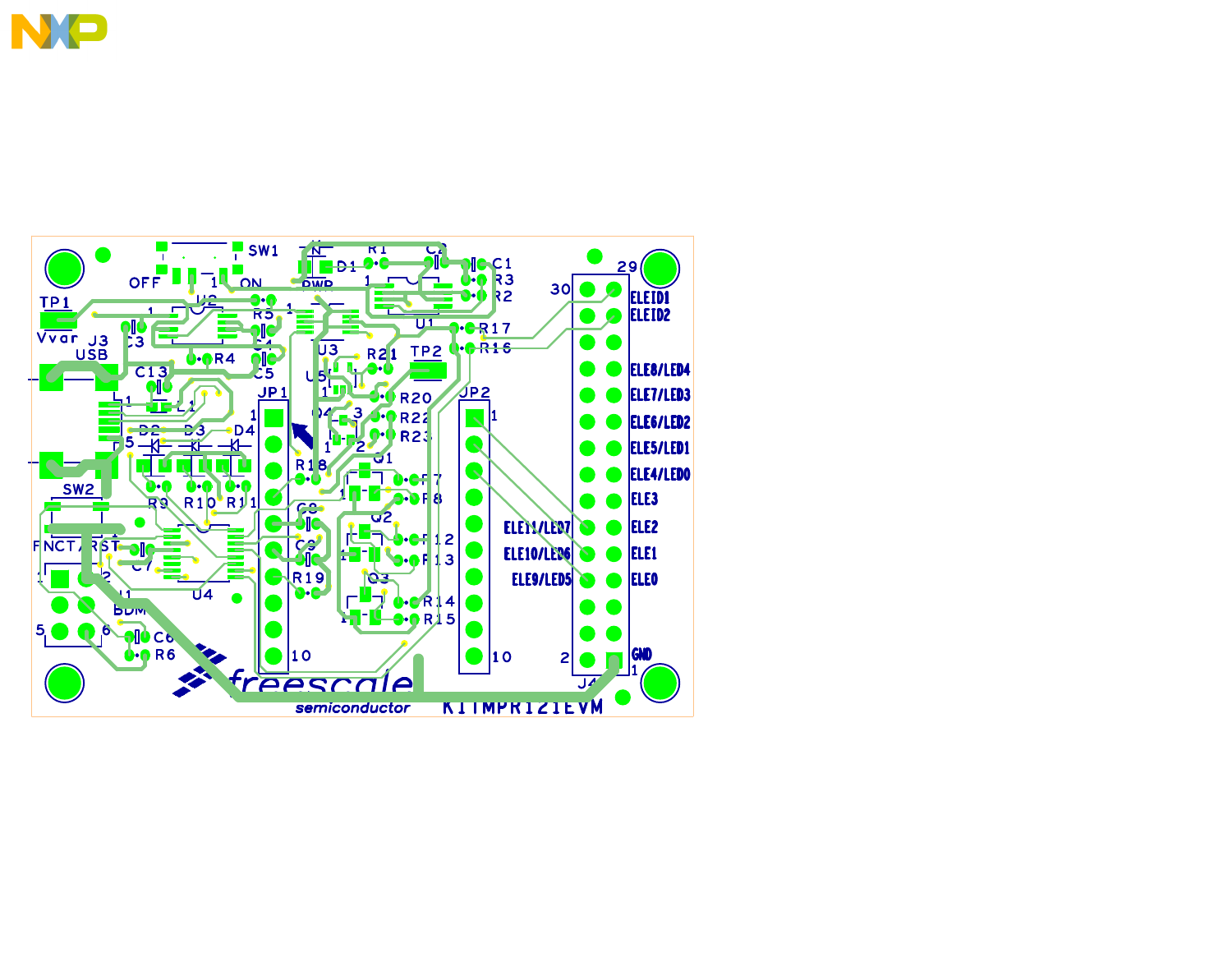

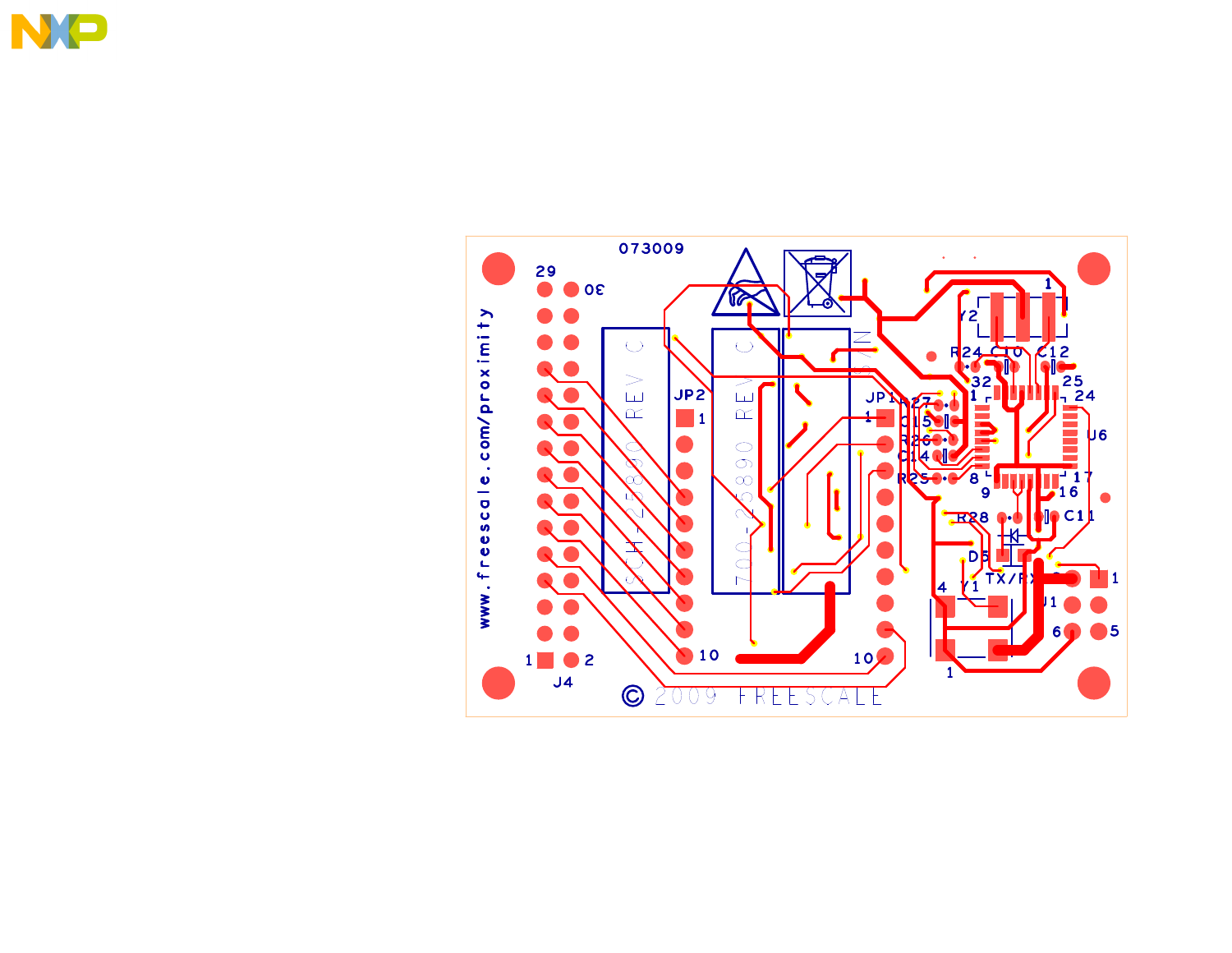|   | and the control of the<br>$5 - 5$ | $-4$           | $\overline{\mathbf{3}}$   | $\overline{2}$<br>$\mathbf{I}$ |                | $\sim 10^{-10}$              | $-1$                                                                                                                                                                                                                                 |               |
|---|-----------------------------------|----------------|---------------------------|--------------------------------|----------------|------------------------------|--------------------------------------------------------------------------------------------------------------------------------------------------------------------------------------------------------------------------------------|---------------|
|   | <u>a of Contents</u>              |                |                           |                                | Rev            |                              | Revisions                                                                                                                                                                                                                            | Date          |
|   |                                   |                |                           |                                |                | Description                  |                                                                                                                                                                                                                                      |               |
|   | <b>NSOR</b>                       |                |                           |                                | A              | Original Design              |                                                                                                                                                                                                                                      | $4 - 15 - 09$ |
|   |                                   |                |                           |                                |                |                              |                                                                                                                                                                                                                                      |               |
|   |                                   |                |                           |                                | $\overline{B}$ | updated text pg3             |                                                                                                                                                                                                                                      | $6 - 12 - 09$ |
|   |                                   |                |                           |                                |                |                              |                                                                                                                                                                                                                                      |               |
|   |                                   |                |                           |                                |                |                              |                                                                                                                                                                                                                                      |               |
|   |                                   |                |                           |                                |                |                              |                                                                                                                                                                                                                                      |               |
|   |                                   |                |                           |                                |                |                              |                                                                                                                                                                                                                                      |               |
|   |                                   |                |                           |                                |                |                              |                                                                                                                                                                                                                                      |               |
|   |                                   |                |                           |                                |                |                              |                                                                                                                                                                                                                                      |               |
|   |                                   |                |                           |                                |                |                              |                                                                                                                                                                                                                                      |               |
| ⊣ |                                   |                |                           |                                |                |                              |                                                                                                                                                                                                                                      |               |
|   |                                   |                |                           |                                |                |                              |                                                                                                                                                                                                                                      |               |
|   |                                   |                |                           |                                |                |                              |                                                                                                                                                                                                                                      |               |
|   |                                   |                |                           |                                |                |                              |                                                                                                                                                                                                                                      |               |
|   |                                   |                |                           |                                |                |                              |                                                                                                                                                                                                                                      |               |
|   |                                   |                |                           |                                |                |                              |                                                                                                                                                                                                                                      |               |
|   |                                   |                |                           |                                |                |                              |                                                                                                                                                                                                                                      |               |
|   |                                   |                |                           |                                |                |                              |                                                                                                                                                                                                                                      |               |
|   |                                   |                |                           |                                |                |                              |                                                                                                                                                                                                                                      |               |
|   |                                   |                |                           |                                |                |                              |                                                                                                                                                                                                                                      |               |
|   |                                   |                |                           |                                |                |                              |                                                                                                                                                                                                                                      |               |
|   |                                   |                |                           |                                |                |                              |                                                                                                                                                                                                                                      |               |
|   |                                   |                |                           |                                |                |                              |                                                                                                                                                                                                                                      |               |
| ┪ |                                   |                |                           |                                |                |                              |                                                                                                                                                                                                                                      |               |
|   |                                   |                |                           |                                |                |                              |                                                                                                                                                                                                                                      |               |
|   |                                   |                |                           |                                |                |                              |                                                                                                                                                                                                                                      |               |
|   |                                   |                |                           |                                |                |                              |                                                                                                                                                                                                                                      |               |
|   |                                   |                |                           |                                |                |                              |                                                                                                                                                                                                                                      |               |
|   |                                   |                |                           |                                |                |                              |                                                                                                                                                                                                                                      |               |
|   |                                   |                |                           |                                |                |                              |                                                                                                                                                                                                                                      |               |
|   |                                   |                |                           |                                |                |                              |                                                                                                                                                                                                                                      |               |
|   |                                   |                |                           |                                |                |                              |                                                                                                                                                                                                                                      |               |
|   |                                   |                |                           |                                |                |                              |                                                                                                                                                                                                                                      |               |
|   |                                   |                |                           |                                |                |                              |                                                                                                                                                                                                                                      |               |
|   |                                   |                |                           |                                |                |                              |                                                                                                                                                                                                                                      |               |
|   |                                   |                |                           |                                |                |                              |                                                                                                                                                                                                                                      |               |
|   |                                   |                |                           |                                |                |                              |                                                                                                                                                                                                                                      |               |
|   |                                   |                |                           |                                |                |                              |                                                                                                                                                                                                                                      |               |
|   |                                   |                |                           |                                |                |                              |                                                                                                                                                                                                                                      |               |
|   |                                   |                |                           |                                |                |                              |                                                                                                                                                                                                                                      |               |
|   |                                   |                |                           |                                |                | $\mathcal{F}$ freescale      | <b>RASG - Proximity</b><br>2100 E. Elliot Rd<br>Tempe, AZ 85284                                                                                                                                                                      |               |
|   |                                   |                |                           |                                |                | semiconductor                |                                                                                                                                                                                                                                      |               |
|   |                                   |                |                           |                                |                |                              | This document contains information proprietary to Freescale Semiconductor and shall not be used for<br>engineering design, procurement or manufacture in whole or in part without the express written permission<br>of Freescale Sem |               |
|   |                                   |                |                           |                                |                |                              | ICAP Classification: FCP:                                                                                                                                                                                                            | FIUO: X PUBI: |
|   |                                   |                |                           | Designer:<br>B. Osoinach       |                | <b>Drawing Title:</b>        |                                                                                                                                                                                                                                      |               |
|   |                                   |                |                           |                                |                | Page Title:                  | <b>MPR121 DAUGHTER BOARD</b>                                                                                                                                                                                                         |               |
|   |                                   |                |                           | Drawn by:<br>S. Mejia          |                |                              | <b>TITLE PAGE</b>                                                                                                                                                                                                                    |               |
|   |                                   |                |                           | Approved:<br>B. Osoinach       |                | $rac{\text{Size}}{\text{B}}$ | <b>Document Number</b>                                                                                                                                                                                                               | $R$ ev<br>B   |
|   |                                   |                |                           |                                |                |                              | SCH-76723 PDF: SPF-76723                                                                                                                                                                                                             |               |
|   | $-5$                              | $\overline{4}$ | $\overline{\phantom{a}3}$ |                                |                |                              | Date: Friday, June 12, 2009   Sheet 1 of 3                                                                                                                                                                                           |               |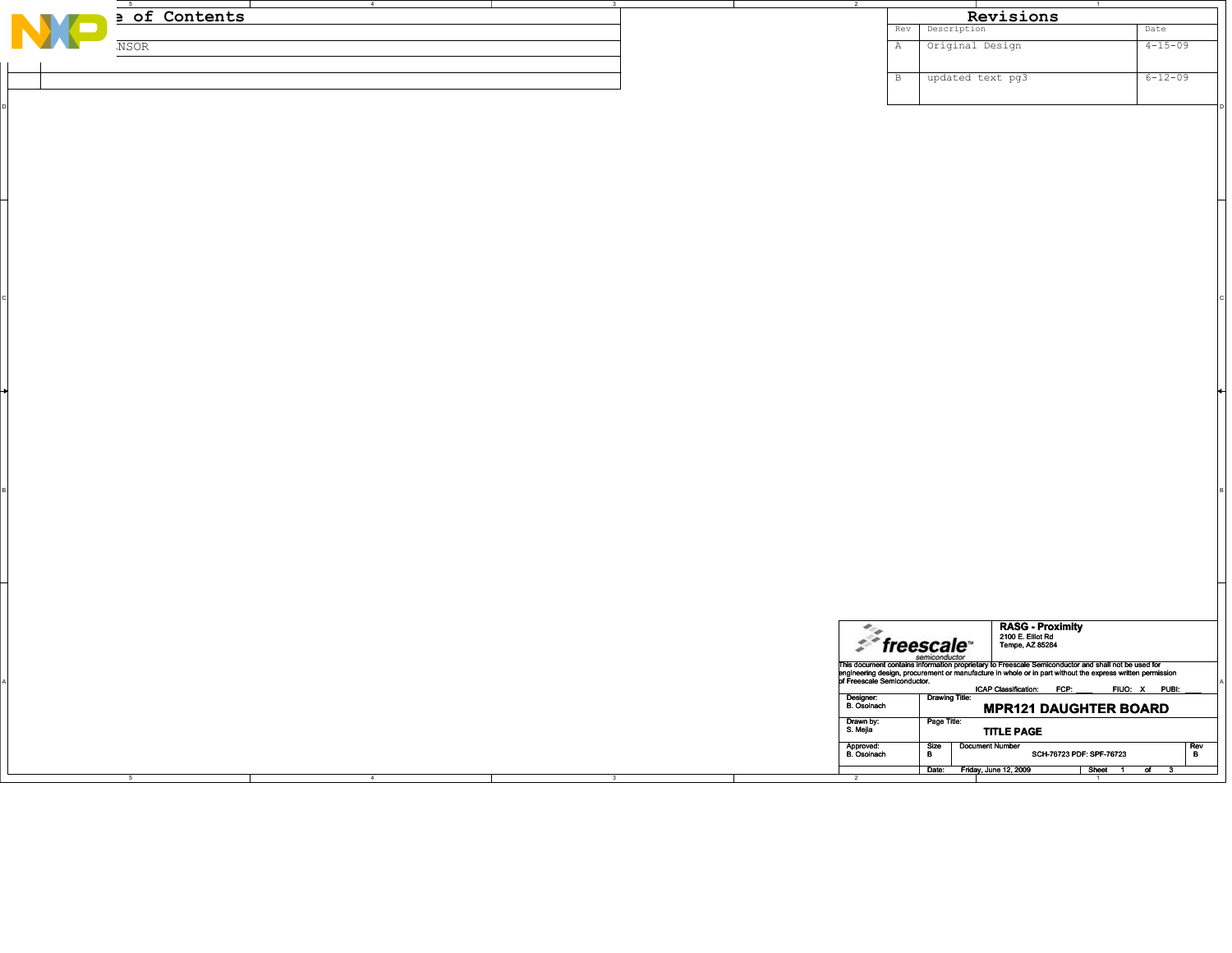| All voltages are DC           | wise Specified:<br>All capacitor's are in uF, some are 10% or 20%                                                                                                  | are in ohms, most are 1%, 1/10 Watt. Otherwise are 5%, 1/8 Watt. |  |  |                                      |                                                                                            |                            |
|-------------------------------|--------------------------------------------------------------------------------------------------------------------------------------------------------------------|------------------------------------------------------------------|--|--|--------------------------------------|--------------------------------------------------------------------------------------------|----------------------------|
|                               | All polarized capacitors are tantalum                                                                                                                              |                                                                  |  |  |                                      |                                                                                            |                            |
|                               | 2. Interrupted lines coded with the same letter or letter<br>combinations are electrically connected.                                                              |                                                                  |  |  |                                      |                                                                                            |                            |
| varies with the manufacturer. | 3. Device type number is for reference only. The number                                                                                                            |                                                                  |  |  |                                      |                                                                                            |                            |
| 4. Special signal usage:      | _B Denotes - Active-Low Signal<br><> or [] Denotes - Vectored Signals                                                                                              |                                                                  |  |  |                                      |                                                                                            |                            |
|                               | 5. Interpret diagram in accordance with American<br>National Standards Institute specifications, current<br>revision, with the exception of logic block symbology. |                                                                  |  |  |                                      |                                                                                            |                            |
|                               |                                                                                                                                                                    |                                                                  |  |  |                                      |                                                                                            |                            |
|                               |                                                                                                                                                                    |                                                                  |  |  |                                      |                                                                                            |                            |
|                               |                                                                                                                                                                    |                                                                  |  |  |                                      |                                                                                            |                            |
|                               |                                                                                                                                                                    |                                                                  |  |  |                                      |                                                                                            |                            |
|                               |                                                                                                                                                                    |                                                                  |  |  |                                      |                                                                                            |                            |
|                               |                                                                                                                                                                    |                                                                  |  |  |                                      |                                                                                            |                            |
|                               |                                                                                                                                                                    |                                                                  |  |  |                                      |                                                                                            |                            |
|                               |                                                                                                                                                                    |                                                                  |  |  |                                      |                                                                                            |                            |
|                               |                                                                                                                                                                    |                                                                  |  |  |                                      | <i>F</i> freescale <sup>®</sup>                                                            |                            |
|                               |                                                                                                                                                                    |                                                                  |  |  | <b>Drawing Title:</b><br>Page Title: | <b>MPR121 DAUGHTER BOARD</b>                                                               |                            |
|                               |                                                                                                                                                                    |                                                                  |  |  | $rac{\text{Size}}{\text{B}}$         | <b>NOTES</b><br>Document Number<br>SCH-76723 PDF: SPF-76723<br>Date: Friday, June 12, 2009 | $R$ ev<br>B<br>Sheet<br>σf |
|                               |                                                                                                                                                                    |                                                                  |  |  |                                      |                                                                                            |                            |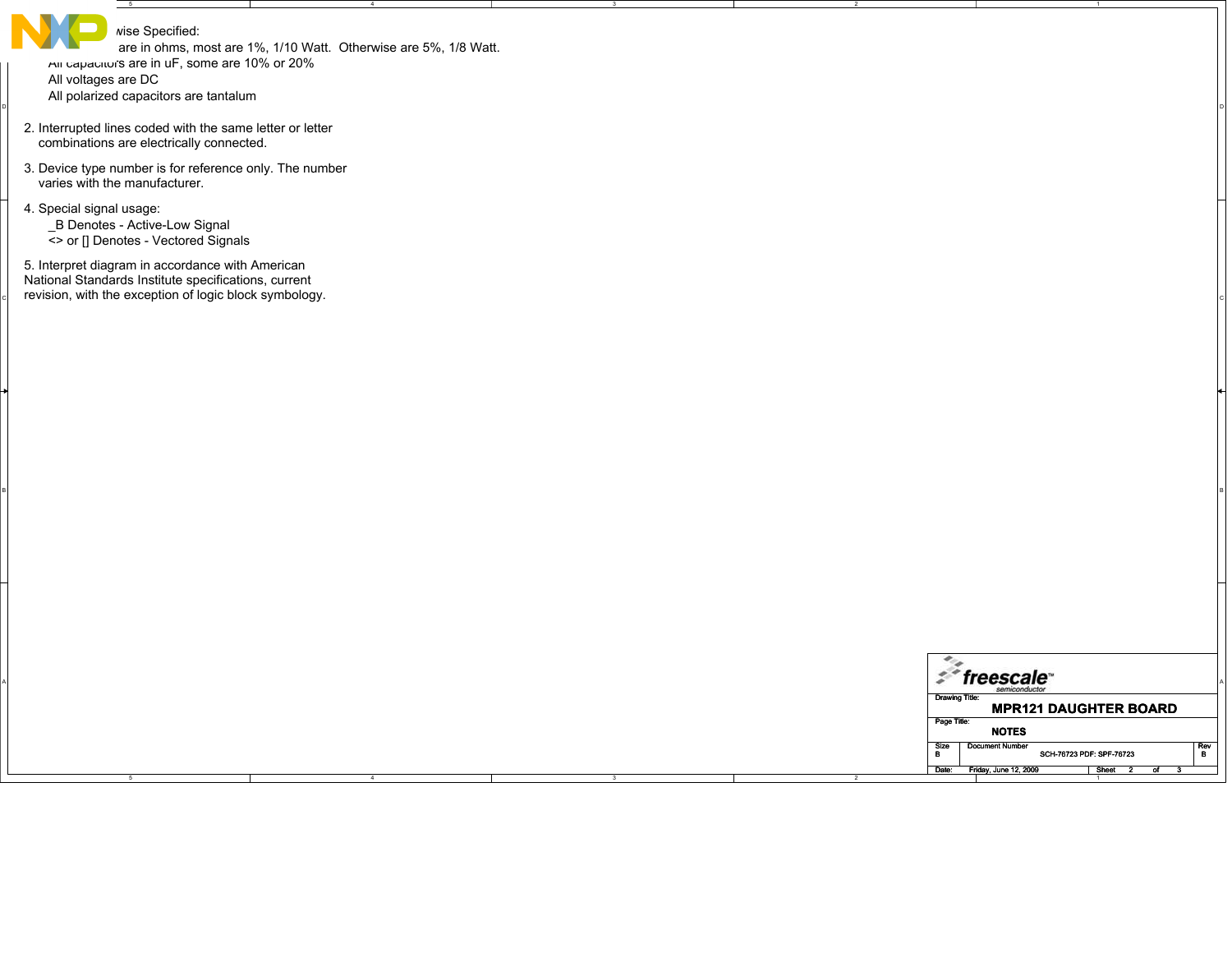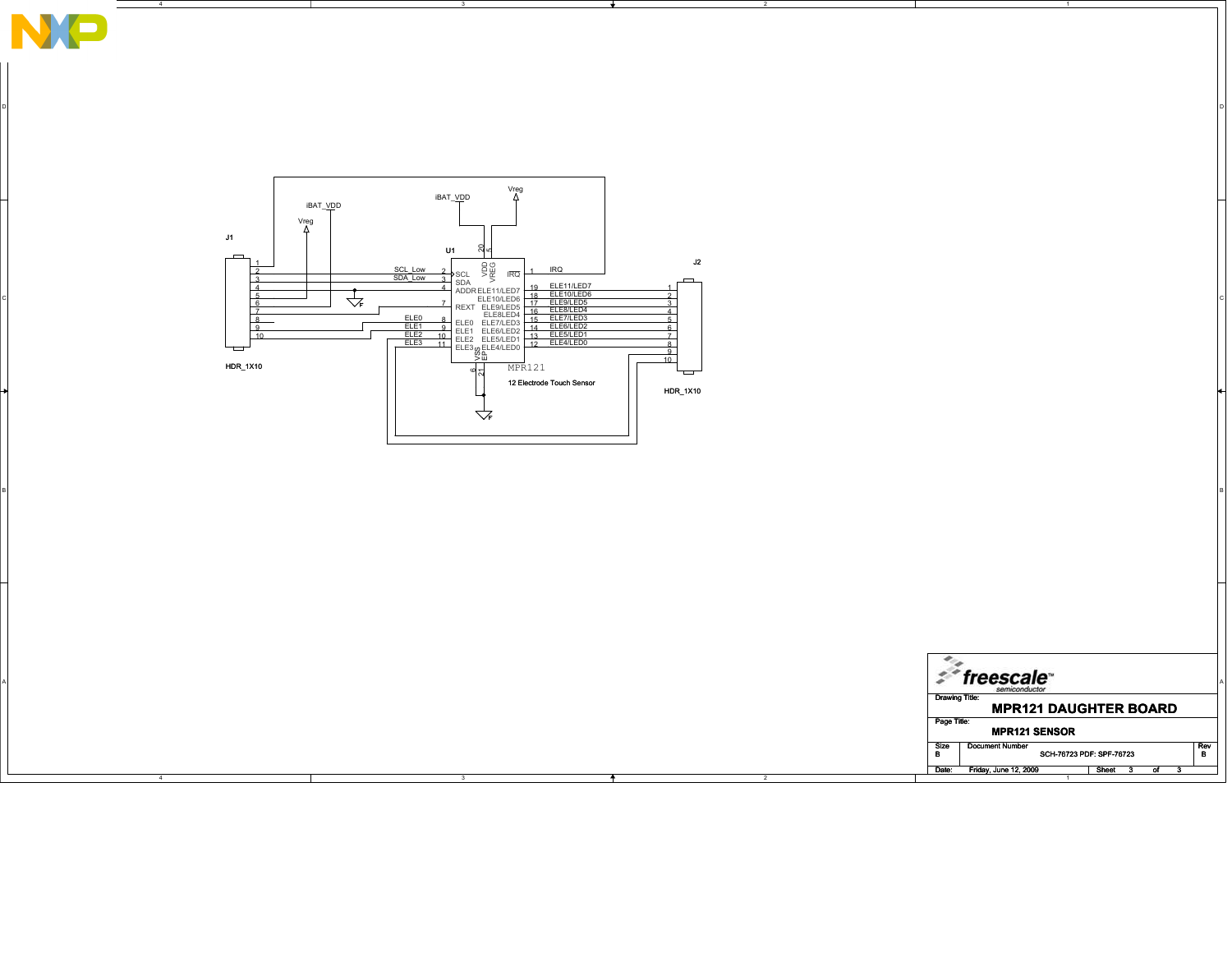

|                | 8                                                                 |                                                                                                                                                                                                                                                                                                                                                                                                | 6 | 5                    |                                        |                                                                        | 3                                                                                                                                                                                                                                                                                                                                                                                                                              | $\mathfrak{p}$                                                                                                                                                                                           |                                                      |              |
|----------------|-------------------------------------------------------------------|------------------------------------------------------------------------------------------------------------------------------------------------------------------------------------------------------------------------------------------------------------------------------------------------------------------------------------------------------------------------------------------------|---|----------------------|----------------------------------------|------------------------------------------------------------------------|--------------------------------------------------------------------------------------------------------------------------------------------------------------------------------------------------------------------------------------------------------------------------------------------------------------------------------------------------------------------------------------------------------------------------------|----------------------------------------------------------------------------------------------------------------------------------------------------------------------------------------------------------|------------------------------------------------------|--------------|
|                | NOTES (UNLESS OTHERWISE SPECIFIED):                               |                                                                                                                                                                                                                                                                                                                                                                                                |   |                      |                                        |                                                                        |                                                                                                                                                                                                                                                                                                                                                                                                                                | REVISIONS<br>ZONE REV<br><b>DESCRIPTION</b>                                                                                                                                                              | APPROVED<br>DATE                                     |              |
|                | WITH SPECIFICATION IPC-A-600 (LATEST REVISION).                   | 1. THIS DRAWING SPECIFIES THE REQUIRENENTS FOR A PRINTED WIRING BOARD IN ACCORDANCE                                                                                                                                                                                                                                                                                                            |   |                      |                                        |                                                                        |                                                                                                                                                                                                                                                                                                                                                                                                                                | A ORIGINAL RELEASE<br>B Updated top and bottom silkscreen                                                                                                                                                | $04 - 15 - 09$<br>OB<br>$ 05 - 28 - 09 $<br>OB       |              |
|                |                                                                   | 2. THIS PWB MUST BE COMPLIANT WITH THE FREESCALE ECO REQUIREMENTS (DOCUMENT # 12MWS00047B)<br>THESE REQUIREMENTS PROHIBIT THE USE OF CONTROLLED SUBSTANCES INCLUDING THOSE FOUND IN ROHS<br>AND HALOGEN FREE STANDARDS. DISCLOSURE OF RESTRICTED AND REPORTABLE SUBSTANCES IS ALSO REQUIRED.                                                                                                   |   |                      |                                        |                                                                        |                                                                                                                                                                                                                                                                                                                                                                                                                                |                                                                                                                                                                                                          |                                                      |              |
|                |                                                                   | 3. THE PWB MUST BE LEAD FREE ASSEMBLY PROCESS COMPATIBLE AND MUST BE ABLE TO HANDLE<br>A MINIMUM OF 5 CYCLES AT 260 DEGREES CELSIUS FOR 10 SECONDS.                                                                                                                                                                                                                                            |   |                      |                                        |                                                                        |                                                                                                                                                                                                                                                                                                                                                                                                                                |                                                                                                                                                                                                          |                                                      | $\Box$       |
| $\hbox{D}$     |                                                                   | 4. BASE MATERIAL - FR4 (OR EQUIVALENT RoHS COMPLIANT) LAMINATE AND PREPREG SHALL MEET IPC-4101A-94<br>MAXIMUM HALOGEN CONTENT - 0.10 pm<br>Tg - MUST BE GREATER THAN OR EQUAL TO 150 DEGREES CELSIUS,<br>Td - MUST BE GREATER THAN OR EQUAL TO 330 DEGREES CELSIUS.                                                                                                                            |   |                      |                                        |                                                                        |                                                                                                                                                                                                                                                                                                                                                                                                                                |                                                                                                                                                                                                          |                                                      |              |
|                |                                                                   | 5. COPPER FOIL WEIGHT - OUTSIDE LAYERS AND INNER LAYERS 1.0 OZ. SEE STACKUP DETAIL 'A'<br>6. OVERALL PCB THICKNESS 62 MILS. TOP AND BOTTOM FR4 LAYERS 10 MILS. INNER FR4-LAYER IS 40 MILS.<br>7. PLATING FINISH - BOTH SIDES ENIG (EMMERSIONLESS NICKEL IMMERSION GOLD):<br>76.2-203.2 MILLIMICRON (3-8 MICROINCH) OF GOLD OVER<br>2.540-5.080 MILLIMICRON (100-200 MICROINCH) MINIMUM NICKEL. |   |                      |                                        |                                                                        |                                                                                                                                                                                                                                                                                                                                                                                                                                |                                                                                                                                                                                                          |                                                      |              |
|                | /8\ALL THROUGH HOLE VIAS MAY BE PLATED SHUT.                      |                                                                                                                                                                                                                                                                                                                                                                                                |   |                      |                                        |                                                                        |                                                                                                                                                                                                                                                                                                                                                                                                                                |                                                                                                                                                                                                          |                                                      |              |
|                |                                                                   | 9. SOLDERMASK - GREEN COLOR (TAIYO OR EQUIVALENT), BOTH SIDES, HALOGEN FREE<br>10. SILKSCREEN - WHITE EPOXY INK, BOTH SIDES. NO SILK ON PADS.                                                                                                                                                                                                                                                  |   |                      |                                        |                                                                        |                                                                                                                                                                                                                                                                                                                                                                                                                                |                                                                                                                                                                                                          |                                                      |              |
|                | 11. ELECTRICAL TEST - 100% IPCD356.                               |                                                                                                                                                                                                                                                                                                                                                                                                |   |                      |                                        |                                                                        |                                                                                                                                                                                                                                                                                                                                                                                                                                |                                                                                                                                                                                                          |                                                      |              |
|                | 12. PRINTED WIRING BOARD IS TO BE INDIVIDUALLY BAGGED.            |                                                                                                                                                                                                                                                                                                                                                                                                |   |                      |                                        |                                                                        |                                                                                                                                                                                                                                                                                                                                                                                                                                |                                                                                                                                                                                                          |                                                      |              |
|                |                                                                   | 13. DRC'S MUST BE RUN ON THE GERBER BEFORE BUILDING BOARDS.<br>UNLESS PRIOR APPROVAL IS GIVEN IN WRITING BY FREESCALE.                                                                                                                                                                                                                                                                         |   |                      |                                        |                                                                        |                                                                                                                                                                                                                                                                                                                                                                                                                                |                                                                                                                                                                                                          |                                                      |              |
|                | 14. SOLDER SAMPLES TO BE PROVIDED.                                |                                                                                                                                                                                                                                                                                                                                                                                                |   |                      |                                        |                                                                        |                                                                                                                                                                                                                                                                                                                                                                                                                                |                                                                                                                                                                                                          |                                                      |              |
| $\mathbb C$    | $\sqrt{15}$ BASIC GRID INCREMENT AT 1:1 IS .0001.                 |                                                                                                                                                                                                                                                                                                                                                                                                |   |                      |                                        |                                                                        |                                                                                                                                                                                                                                                                                                                                                                                                                                |                                                                                                                                                                                                          |                                                      | C            |
|                | $\sqrt{17}$ supplier markings - on solder side only, where shown, | 16. NODIFICATION OF SOLDERMASK IS NOT ALLOWED WITHOUT WRITTEN PERMISSION FROM FREESCALE.                                                                                                                                                                                                                                                                                                       |   |                      | $0.062 +/- 0.006$                      |                                                                        |                                                                                                                                                                                                                                                                                                                                                                                                                                |                                                                                                                                                                                                          |                                                      |              |
|                |                                                                   | - MUST BE UL RECOGNIZED AND MUST HAVE AN ID THAT CONFORMS TO UL94V-0                                                                                                                                                                                                                                                                                                                           |   |                      | $-1.000 -$                             |                                                                        |                                                                                                                                                                                                                                                                                                                                                                                                                                |                                                                                                                                                                                                          |                                                      |              |
|                | 18. MINIMUM CONDUCTIVE WIDTH/SPACING TO BE .008"/.007"            |                                                                                                                                                                                                                                                                                                                                                                                                |   |                      |                                        |                                                                        |                                                                                                                                                                                                                                                                                                                                                                                                                                |                                                                                                                                                                                                          |                                                      |              |
|                |                                                                   | 19. THE PWB WILL BE MARKED AS HALOGEN FREE BY USE OF AN INK STAMP (HF)<br>20. THE PWB WILL BE MARKED AS LEAD FREE BY USE OF AN INK STAMP (PG)                                                                                                                                                                                                                                                  |   |                      | .125                                   |                                                                        |                                                                                                                                                                                                                                                                                                                                                                                                                                |                                                                                                                                                                                                          |                                                      |              |
| ⊢              |                                                                   | 21. THE PWB WILL BE MARKED AS LEAD FREE PROCESS COMPATIBLE BY USE OF AN INK STAMP (260°C)                                                                                                                                                                                                                                                                                                      |   |                      |                                        |                                                                        |                                                                                                                                                                                                                                                                                                                                                                                                                                |                                                                                                                                                                                                          |                                                      | $\Leftarrow$ |
|                |                                                                   | 22. SOLDER STENCIL MUST BE SMILS (0.13MM) MINIMUM THICKNESS.<br>THICKNESS CAN BE ADJUSTED TO OPTIMIZE ASSEMBLY YIELDS.                                                                                                                                                                                                                                                                         |   |                      |                                        |                                                                        |                                                                                                                                                                                                                                                                                                                                                                                                                                |                                                                                                                                                                                                          |                                                      |              |
|                |                                                                   |                                                                                                                                                                                                                                                                                                                                                                                                |   | /15\                 | ⅍                                      |                                                                        |                                                                                                                                                                                                                                                                                                                                                                                                                                |                                                                                                                                                                                                          |                                                      |              |
|                |                                                                   |                                                                                                                                                                                                                                                                                                                                                                                                |   | <b>CRIMARY DATUM</b> | <b>FREESCALE SEMICONDUCTOR</b>         | MPR121 DAUGHTER BOARD                                                  |                                                                                                                                                                                                                                                                                                                                                                                                                                |                                                                                                                                                                                                          |                                                      |              |
|                |                                                                   |                                                                                                                                                                                                                                                                                                                                                                                                |   |                      | SACCT FILM                             | OATE MANIC 170-76723 REVB                                              |                                                                                                                                                                                                                                                                                                                                                                                                                                |                                                                                                                                                                                                          |                                                      |              |
|                |                                                                   |                                                                                                                                                                                                                                                                                                                                                                                                |   |                      |                                        |                                                                        |                                                                                                                                                                                                                                                                                                                                                                                                                                |                                                                                                                                                                                                          |                                                      |              |
| B              |                                                                   |                                                                                                                                                                                                                                                                                                                                                                                                |   |                      |                                        | DRILL CHART: TOP to BOTTOM<br>ALL UNITS ARE IN MILS                    |                                                                                                                                                                                                                                                                                                                                                                                                                                | <i><b>WINNIMMANICA</b></i> LAYER 2 SOLDER SIDE                                                                                                                                                           | $1.02$ .<br>$1$ $02$ .                               | B            |
|                |                                                                   |                                                                                                                                                                                                                                                                                                                                                                                                |   | $\sqrt{s}$ FIGURE    | SIZE                                   | TOLERANCE<br>PLATED OTY                                                |                                                                                                                                                                                                                                                                                                                                                                                                                                | DETAIL A                                                                                                                                                                                                 |                                                      |              |
|                |                                                                   |                                                                                                                                                                                                                                                                                                                                                                                                |   |                      | 15.0<br>$\bullet$<br>40.0<br>$\bullet$ | PLATED<br>$+2.0/-2.0$<br>$\overline{2}$<br>$+3.0/-3.0$<br>PLATED<br>20 |                                                                                                                                                                                                                                                                                                                                                                                                                                | LAYER STACKUP                                                                                                                                                                                            |                                                      |              |
|                |                                                                   |                                                                                                                                                                                                                                                                                                                                                                                                |   |                      |                                        |                                                                        |                                                                                                                                                                                                                                                                                                                                                                                                                                | SCALE: NONE                                                                                                                                                                                              |                                                      |              |
|                |                                                                   |                                                                                                                                                                                                                                                                                                                                                                                                |   |                      |                                        |                                                                        |                                                                                                                                                                                                                                                                                                                                                                                                                                |                                                                                                                                                                                                          |                                                      |              |
|                |                                                                   |                                                                                                                                                                                                                                                                                                                                                                                                |   |                      |                                        |                                                                        |                                                                                                                                                                                                                                                                                                                                                                                                                                |                                                                                                                                                                                                          |                                                      |              |
|                |                                                                   |                                                                                                                                                                                                                                                                                                                                                                                                |   |                      |                                        |                                                                        |                                                                                                                                                                                                                                                                                                                                                                                                                                |                                                                                                                                                                                                          |                                                      |              |
|                |                                                                   |                                                                                                                                                                                                                                                                                                                                                                                                |   |                      |                                        |                                                                        |                                                                                                                                                                                                                                                                                                                                                                                                                                |                                                                                                                                                                                                          |                                                      |              |
|                |                                                                   |                                                                                                                                                                                                                                                                                                                                                                                                |   |                      |                                        |                                                                        |                                                                                                                                                                                                                                                                                                                                                                                                                                |                                                                                                                                                                                                          |                                                      |              |
|                |                                                                   |                                                                                                                                                                                                                                                                                                                                                                                                |   |                      |                                        |                                                                        |                                                                                                                                                                                                                                                                                                                                                                                                                                |                                                                                                                                                                                                          |                                                      |              |
|                |                                                                   |                                                                                                                                                                                                                                                                                                                                                                                                |   |                      |                                        |                                                                        |                                                                                                                                                                                                                                                                                                                                                                                                                                |                                                                                                                                                                                                          |                                                      |              |
| $\overline{A}$ |                                                                   |                                                                                                                                                                                                                                                                                                                                                                                                |   |                      |                                        |                                                                        | $\begin{tabular}{l l l } \hline \texttt{ULESS}\hspace{0.5em} \texttt{SHEMISE}\hspace{0.5em}\texttt{SCUE} \hspace{0.5em}\texttt{ED} \\ \hline \texttt{DIERSIMES}\hspace{0.5em} \texttt{HE} & \texttt{N} \hspace{0.5em}\texttt{MOES} \\ \hline \texttt{ICLBIMCES}\hspace{0.5em}\texttt{HE} & \texttt{MOLES} \\ \texttt{JCC}\hspace{0.5em}\texttt{.01} & \texttt{0-90'} \\ \texttt{.004}\hspace{0.5em}\texttt{.01} & \texttt{0-9$ | 170-76723                                                                                                                                                                                                | FREESCALE SEMICONDUCTOR   A                          |              |
|                |                                                                   |                                                                                                                                                                                                                                                                                                                                                                                                |   |                      |                                        |                                                                        | $\nabla$ RNS all michined suffaces                                                                                                                                                                                                                                                                                                                                                                                             | THIS BOCHMENT CONTAINS INFORMATION<br>PROPRIETARY TO FREESCALE AND SHALL<br>NOT BE USED FOR ENSIMEERING DESIGN<br>PROCUMENTATION NAMUFACTURE IN BHOLE<br>OR IN PART BITHOUT THE CONSENT OF<br>FREESCALE. |                                                      |              |
|                |                                                                   |                                                                                                                                                                                                                                                                                                                                                                                                |   |                      |                                        |                                                                        | V HWS ALL MACHINEU SUNHACES<br>REMOVE BURRS, MO COMMERS,<br>INDIDIVE BURRS,<br>UNDER UNE DRIVEN TO SCALE,<br>IS USED,<br>IS USED,                                                                                                                                                                                                                                                                                              | <b>APPROVALS</b><br>DATE<br>TITLE                                                                                                                                                                        | 2100 E. Elliet Read, TEMPE, ARIZONA 85284 USA        |              |
|                |                                                                   |                                                                                                                                                                                                                                                                                                                                                                                                |   |                      |                                        |                                                                        |                                                                                                                                                                                                                                                                                                                                                                                                                                | S. Mejia<br>05-28-09                                                                                                                                                                                     | EFIELD PRINTED WIRING BOARD<br>MPR121 DAUGHTER BOARD |              |
|                |                                                                   |                                                                                                                                                                                                                                                                                                                                                                                                |   |                      |                                        |                                                                        | W191                                                                                                                                                                                                                                                                                                                                                                                                                           | CHECKED<br>B. Osoinach 05-28-09 STZE<br>CAD FILE NAME                                                                                                                                                    | DAC, NO.<br>REV                                      |              |
|                |                                                                   |                                                                                                                                                                                                                                                                                                                                                                                                |   |                      |                                        |                                                                        | <b>FAT TREAT</b>                                                                                                                                                                                                                                                                                                                                                                                                               | 05-28-09   LAY-76723<br>B. Oscinach                                                                                                                                                                      | B<br>FAB-76723                                       |              |
|                |                                                                   |                                                                                                                                                                                                                                                                                                                                                                                                |   |                      |                                        |                                                                        |                                                                                                                                                                                                                                                                                                                                                                                                                                | <b>SCALE</b>                                                                                                                                                                                             | DO NOT SCALE DRAWING<br>SHEET<br>$\bullet$           |              |
|                | 8                                                                 |                                                                                                                                                                                                                                                                                                                                                                                                | 6 | 5                    | 4                                      | $\overline{4}$                                                         | 3                                                                                                                                                                                                                                                                                                                                                                                                                              | $\mathbf{2}$                                                                                                                                                                                             | -1                                                   |              |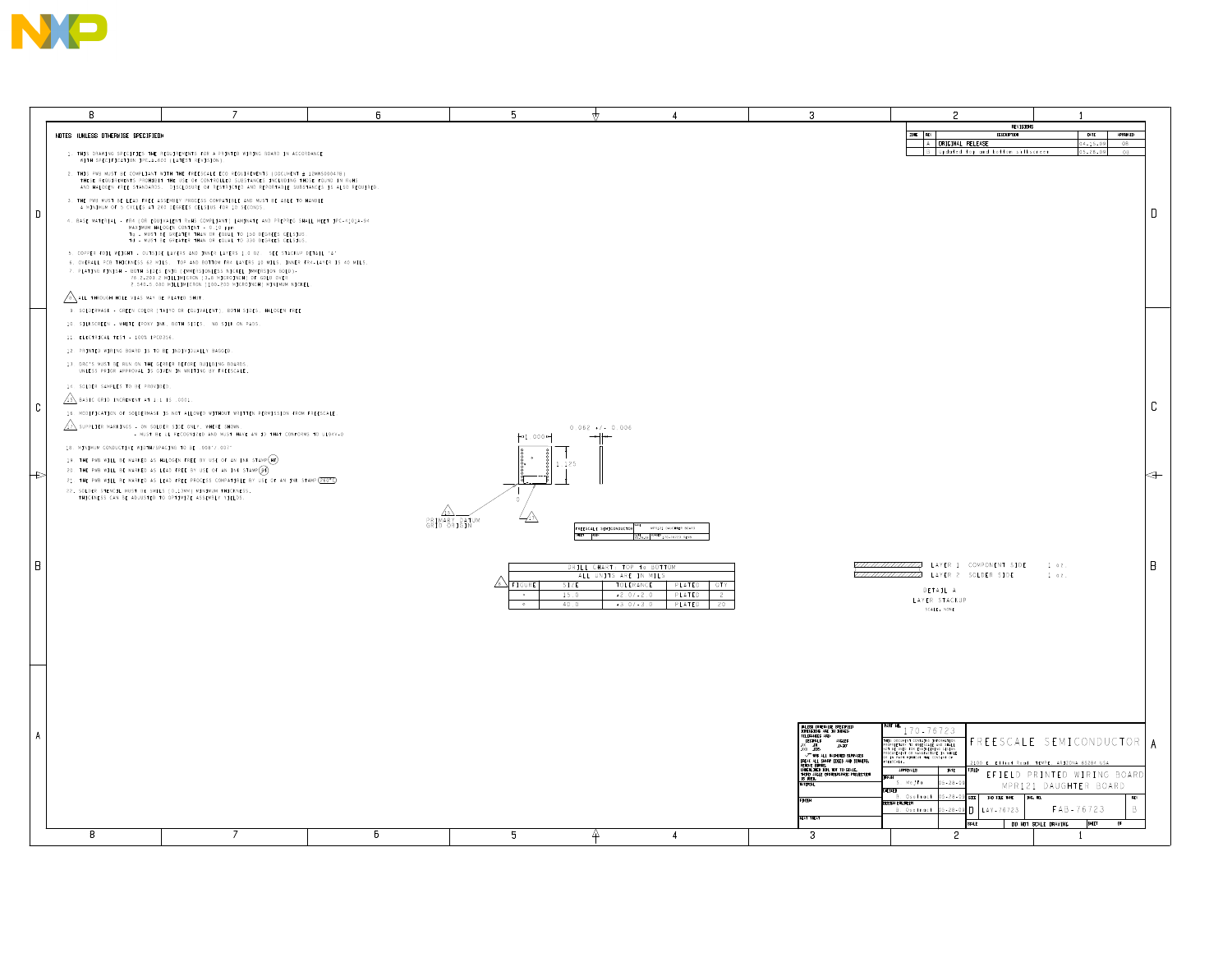

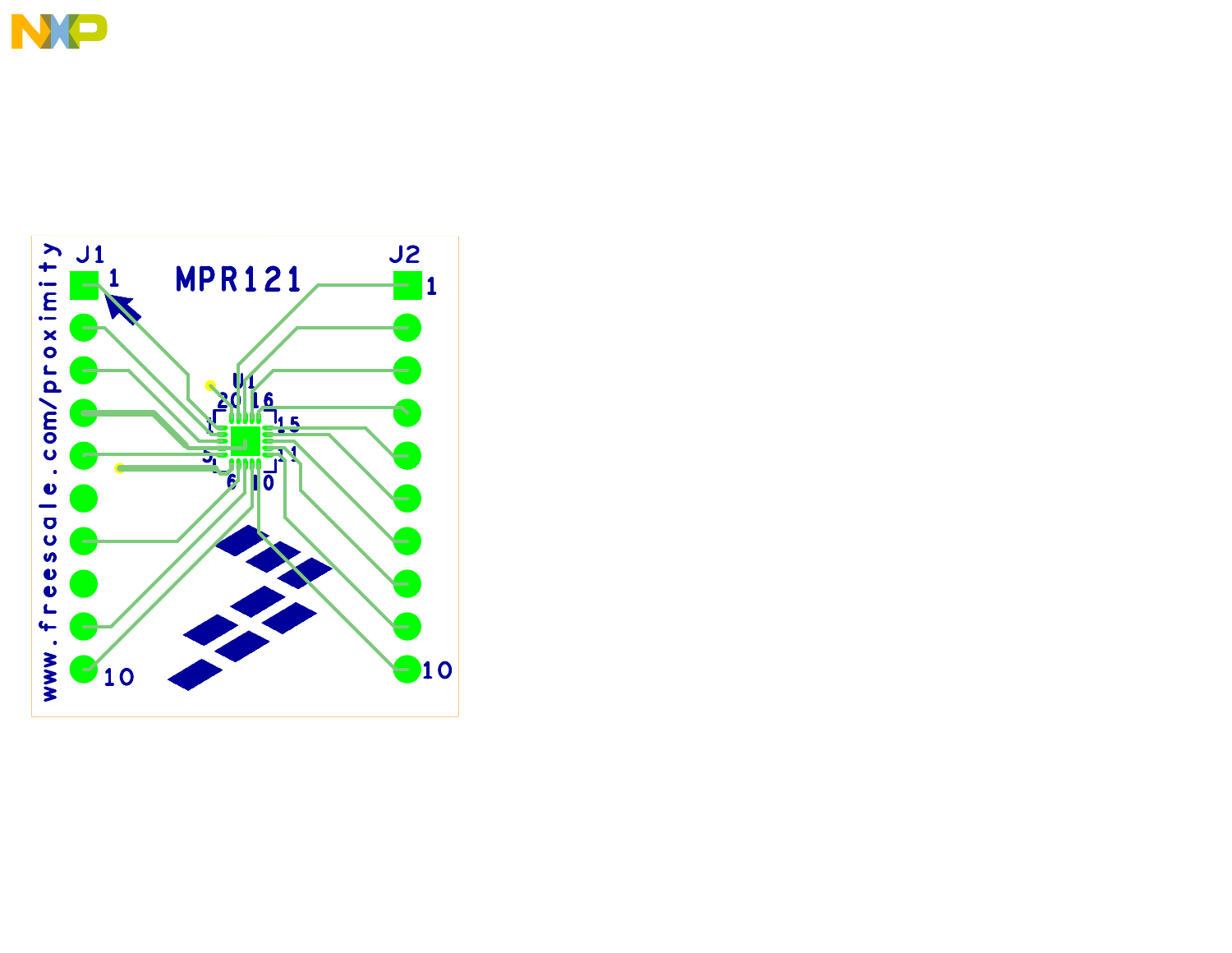

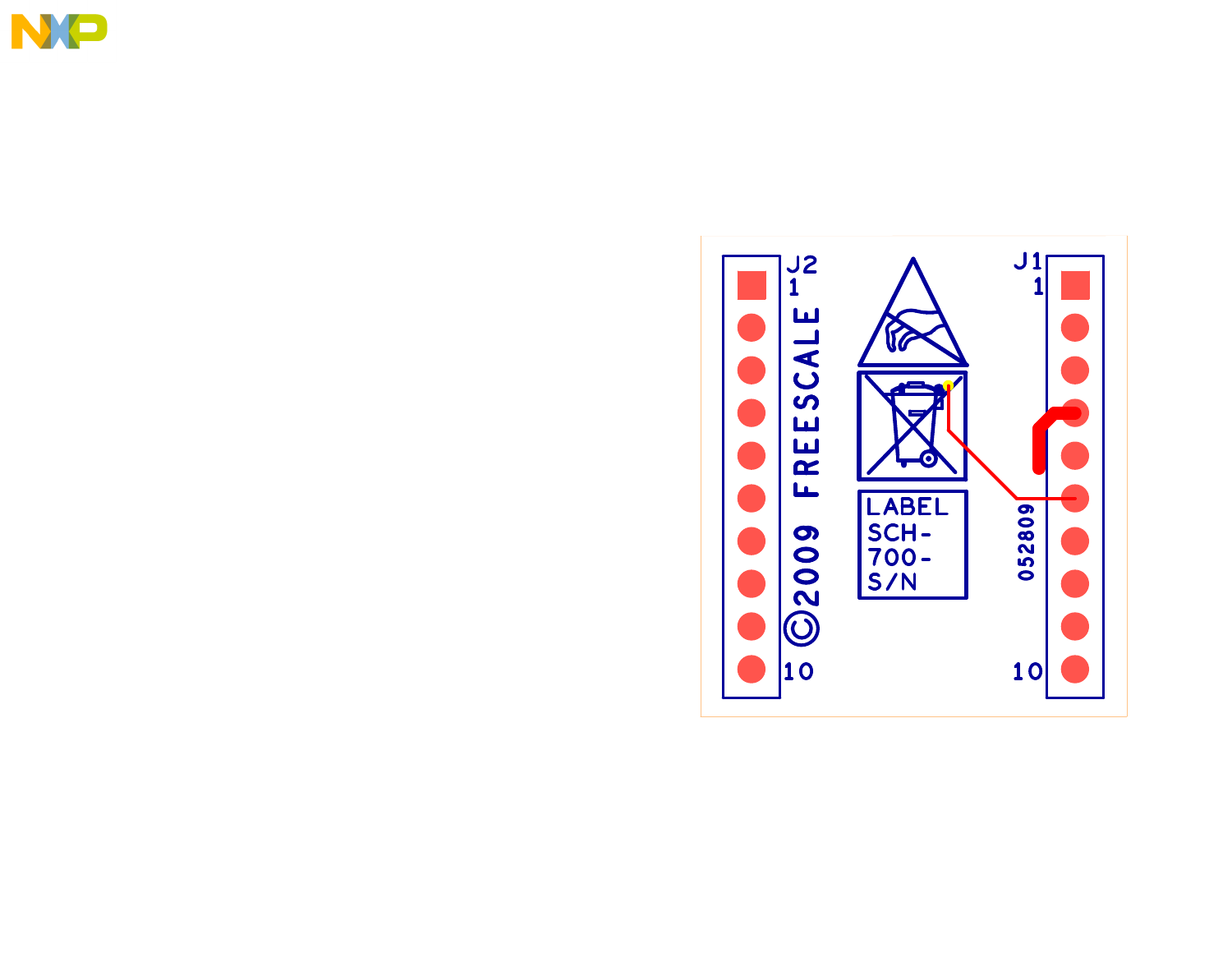|                          | 5                    | $\sim$ 4 | $\sim$ 1       | $\overline{\phantom{a}}$ |  | $\overline{2}$           |     | and the control of<br>$-1$                                                                                                                                                                                                           |              |
|--------------------------|----------------------|----------|----------------|--------------------------|--|--------------------------|-----|--------------------------------------------------------------------------------------------------------------------------------------------------------------------------------------------------------------------------------------|--------------|
| $\mathbf{R}$             | <u>a of Contents</u> |          |                |                          |  |                          |     | Revisions                                                                                                                                                                                                                            |              |
|                          |                      |          |                |                          |  |                          | Rev | Description                                                                                                                                                                                                                          | Date         |
|                          | LECTRODE             |          |                |                          |  |                          | A   | Original Design                                                                                                                                                                                                                      | $6 - 9 - 09$ |
|                          |                      |          |                |                          |  |                          |     |                                                                                                                                                                                                                                      |              |
|                          |                      |          |                |                          |  |                          |     |                                                                                                                                                                                                                                      |              |
| ьI                       |                      |          |                |                          |  |                          |     |                                                                                                                                                                                                                                      |              |
|                          |                      |          |                |                          |  |                          |     |                                                                                                                                                                                                                                      |              |
|                          |                      |          |                |                          |  |                          |     |                                                                                                                                                                                                                                      |              |
|                          |                      |          |                |                          |  |                          |     |                                                                                                                                                                                                                                      |              |
|                          |                      |          |                |                          |  |                          |     |                                                                                                                                                                                                                                      |              |
|                          |                      |          |                |                          |  |                          |     |                                                                                                                                                                                                                                      |              |
| $\overline{\phantom{a}}$ |                      |          |                |                          |  |                          |     |                                                                                                                                                                                                                                      |              |
|                          |                      |          |                |                          |  |                          |     |                                                                                                                                                                                                                                      |              |
|                          |                      |          |                |                          |  |                          |     |                                                                                                                                                                                                                                      |              |
|                          |                      |          |                |                          |  |                          |     |                                                                                                                                                                                                                                      |              |
|                          |                      |          |                |                          |  |                          |     |                                                                                                                                                                                                                                      |              |
|                          |                      |          |                |                          |  |                          |     |                                                                                                                                                                                                                                      |              |
|                          |                      |          |                |                          |  |                          |     |                                                                                                                                                                                                                                      |              |
| $\circ$                  |                      |          |                |                          |  |                          |     |                                                                                                                                                                                                                                      |              |
|                          |                      |          |                |                          |  |                          |     |                                                                                                                                                                                                                                      |              |
|                          |                      |          |                |                          |  |                          |     |                                                                                                                                                                                                                                      |              |
|                          |                      |          |                |                          |  |                          |     |                                                                                                                                                                                                                                      |              |
|                          |                      |          |                |                          |  |                          |     |                                                                                                                                                                                                                                      |              |
|                          |                      |          |                |                          |  |                          |     |                                                                                                                                                                                                                                      |              |
| ┪                        |                      |          |                |                          |  |                          |     |                                                                                                                                                                                                                                      |              |
|                          |                      |          |                |                          |  |                          |     |                                                                                                                                                                                                                                      |              |
|                          |                      |          |                |                          |  |                          |     |                                                                                                                                                                                                                                      |              |
|                          |                      |          |                |                          |  |                          |     |                                                                                                                                                                                                                                      |              |
|                          |                      |          |                |                          |  |                          |     |                                                                                                                                                                                                                                      |              |
|                          |                      |          |                |                          |  |                          |     |                                                                                                                                                                                                                                      |              |
| $\mathbf{B}$             |                      |          |                |                          |  |                          |     |                                                                                                                                                                                                                                      |              |
|                          |                      |          |                |                          |  |                          |     |                                                                                                                                                                                                                                      |              |
|                          |                      |          |                |                          |  |                          |     |                                                                                                                                                                                                                                      |              |
|                          |                      |          |                |                          |  |                          |     |                                                                                                                                                                                                                                      |              |
|                          |                      |          |                |                          |  |                          |     |                                                                                                                                                                                                                                      |              |
|                          |                      |          |                |                          |  |                          |     |                                                                                                                                                                                                                                      |              |
| $\overline{\phantom{a}}$ |                      |          |                |                          |  |                          |     |                                                                                                                                                                                                                                      |              |
|                          |                      |          |                |                          |  |                          |     |                                                                                                                                                                                                                                      |              |
|                          |                      |          |                |                          |  |                          |     |                                                                                                                                                                                                                                      |              |
|                          |                      |          |                |                          |  |                          |     | <b>RASG - Proximity</b><br>2100 E. Elliot Rd<br>Tempe, AZ 85284<br>$\mathscr{F}$ freescale                                                                                                                                           |              |
|                          |                      |          |                |                          |  |                          |     |                                                                                                                                                                                                                                      |              |
|                          |                      |          |                |                          |  |                          |     | This document contains information proprietary to Freescale Semiconductor and shall not be used for<br>shigheering design, procurement or manufacture in whole or in part without the express written permission<br>of Freescale Sem |              |
| A                        |                      |          |                |                          |  |                          |     | ICAP Classification: FCP:<br>FIUO:                                                                                                                                                                                                   | PUBI:        |
|                          |                      |          |                |                          |  | Designer:<br>B. Osoinach |     | <b>Drawing Title:</b>                                                                                                                                                                                                                |              |
|                          |                      |          |                |                          |  |                          |     | PROXIMITY-IBAT<br>Page Title:                                                                                                                                                                                                        |              |
|                          |                      |          |                |                          |  | Drawn by:<br>S. Mejia    |     | <b>TITLE PAGE</b>                                                                                                                                                                                                                    |              |
|                          |                      |          |                |                          |  | Approved:<br>B. Osoinach |     | Size<br>B<br>Document Number<br>SCH-76753 PDF: SPF-76753                                                                                                                                                                             | $R$ ev<br>A  |
|                          |                      |          |                |                          |  |                          |     |                                                                                                                                                                                                                                      |              |
|                          |                      |          | $\overline{A}$ |                          |  |                          |     | <b>Date:</b> Thursday, June 11, 2009   Sheet 1 of 3                                                                                                                                                                                  |              |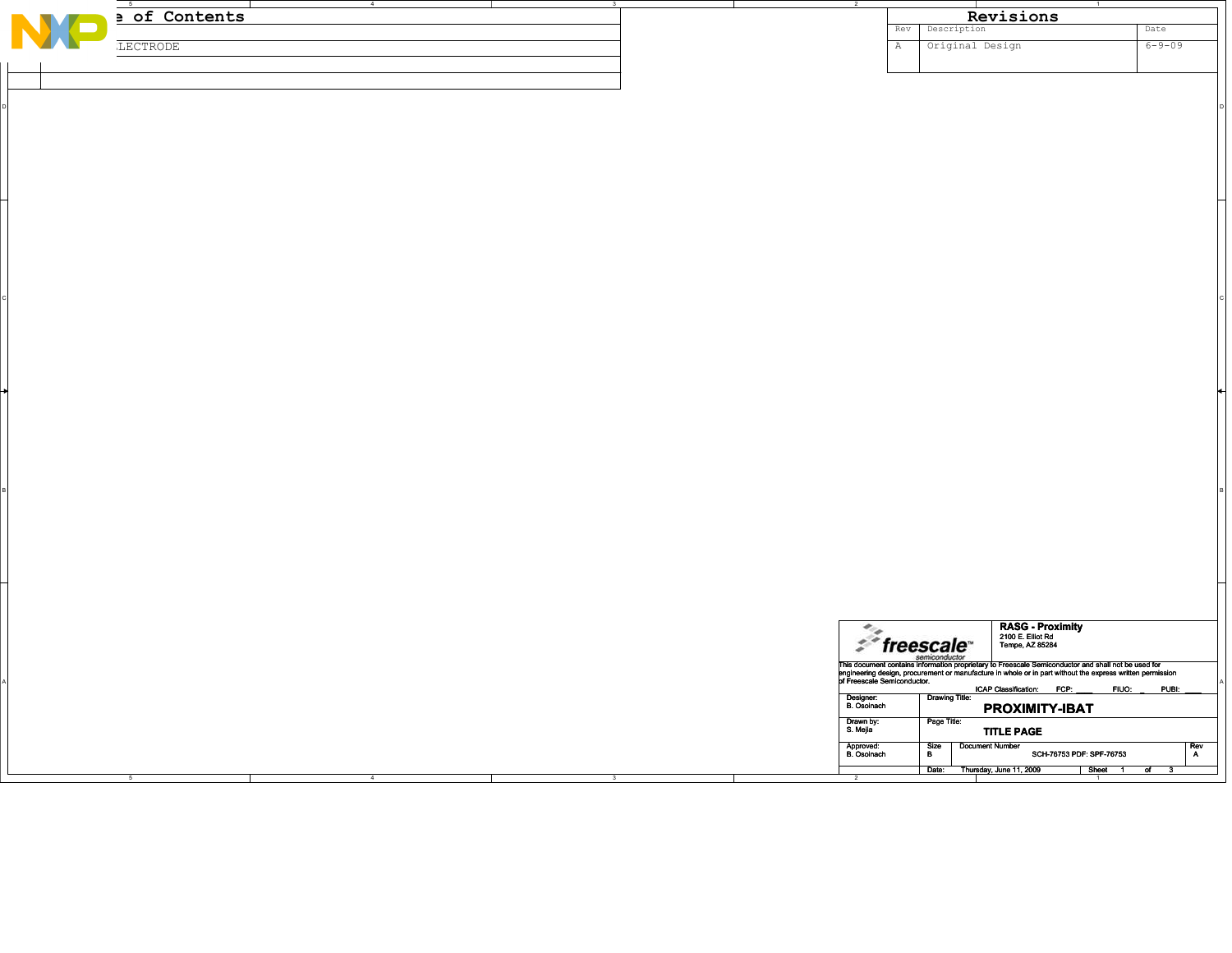| wise Specified:<br>are in ohms, most are 1%, 1/10 Watt. Otherwise are 5%, 1/8 Watt.<br>All capacitors are in uF, some are 10% or 20%<br>All voltages are DC<br>All polarized capacitors are tantalum |  |                                                                                                                                               |
|------------------------------------------------------------------------------------------------------------------------------------------------------------------------------------------------------|--|-----------------------------------------------------------------------------------------------------------------------------------------------|
| 2. Interrupted lines coded with the same letter or letter<br>combinations are electrically connected.                                                                                                |  |                                                                                                                                               |
| 3. Device type number is for reference only. The number<br>varies with the manufacturer.                                                                                                             |  |                                                                                                                                               |
| 4. Special signal usage:<br>_B Denotes - Active-Low Signal<br><> or [] Denotes - Vectored Signals                                                                                                    |  |                                                                                                                                               |
| 5. Interpret diagram in accordance with American<br>National Standards Institute specifications, current<br>revision, with the exception of logic block symbology.                                   |  |                                                                                                                                               |
|                                                                                                                                                                                                      |  |                                                                                                                                               |
|                                                                                                                                                                                                      |  |                                                                                                                                               |
|                                                                                                                                                                                                      |  |                                                                                                                                               |
|                                                                                                                                                                                                      |  |                                                                                                                                               |
|                                                                                                                                                                                                      |  |                                                                                                                                               |
|                                                                                                                                                                                                      |  |                                                                                                                                               |
|                                                                                                                                                                                                      |  |                                                                                                                                               |
|                                                                                                                                                                                                      |  | <i>F</i> freescale*                                                                                                                           |
|                                                                                                                                                                                                      |  | <b>Drawing Title:</b><br>PROXIMITY-IBAT<br>Page Title:<br><b>NOTES</b>                                                                        |
|                                                                                                                                                                                                      |  | <b>Document Number</b><br>$R$ ev<br>A<br>$rac{\text{Size}}{\text{B}}$<br>SCH-76753 PDF: SPF-76753<br>Date:<br>Tuesday, June 09, 2009<br>Sheet |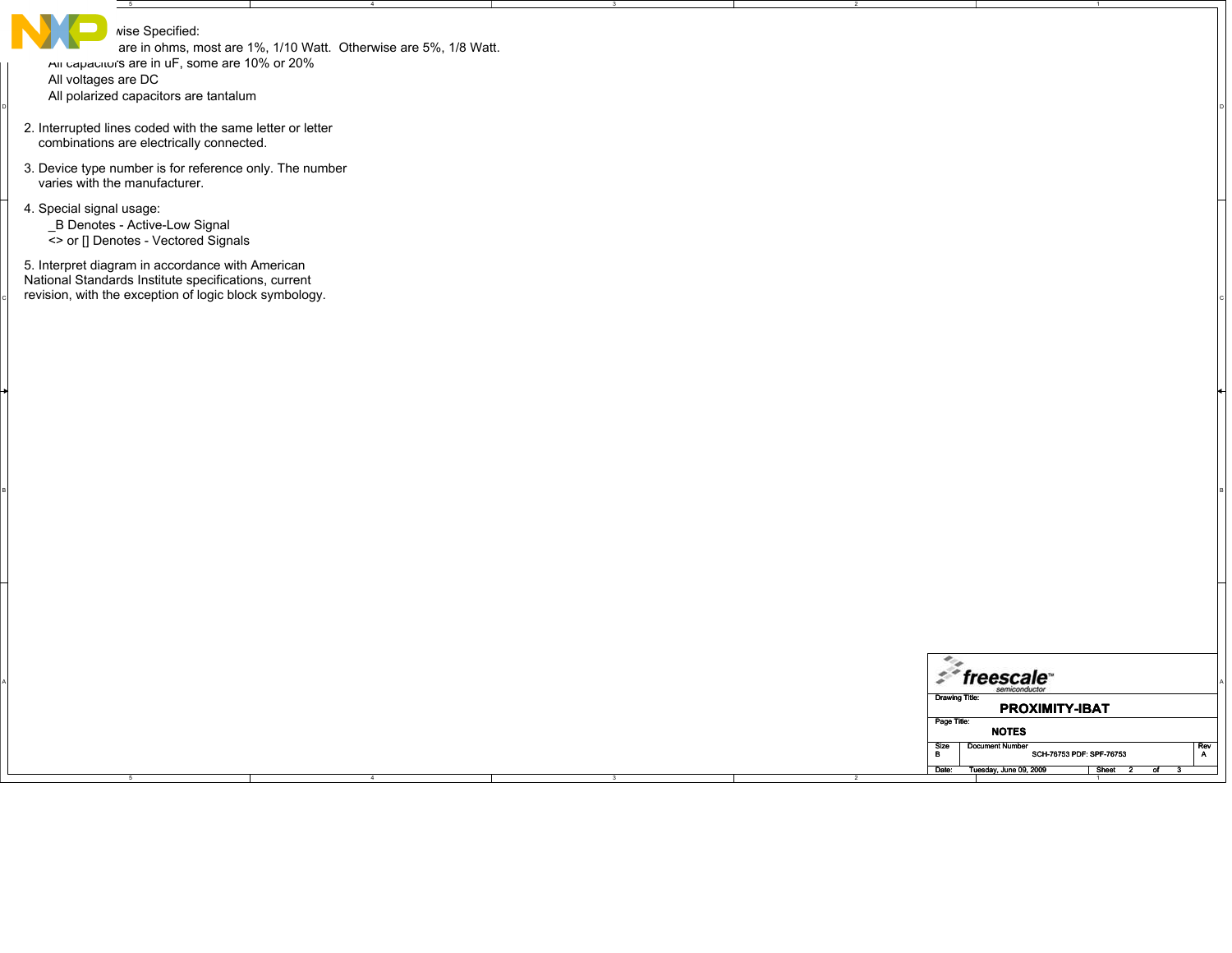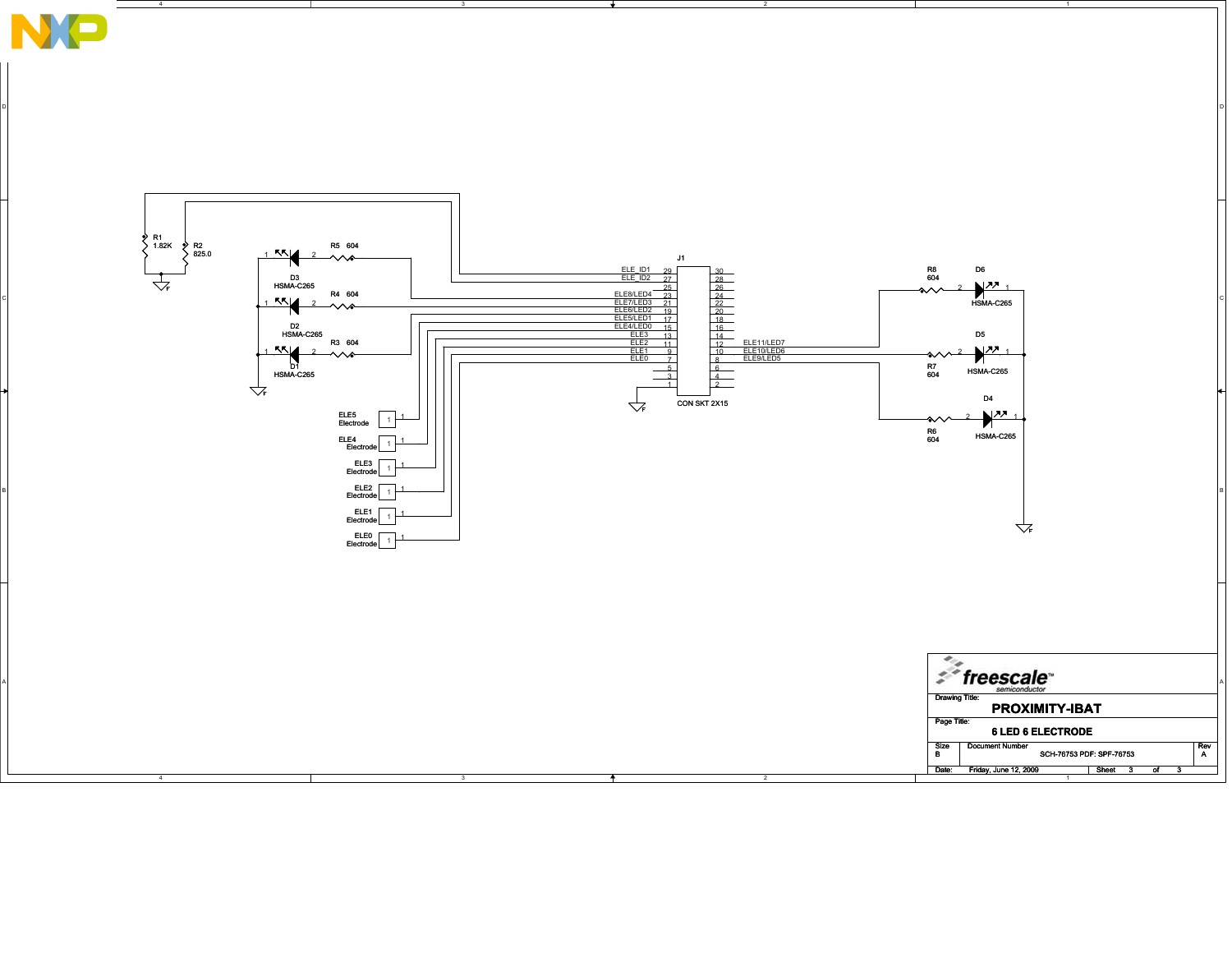

|                                        | 8                                                                                       | $\overline{7}$                                                                                                                                                                                                                                                                                                                                                                              | 6  | $5^{\circ}$                                                  | $\Delta$                                                                                                       | 3                                                                                                                                                                   | $\mathcal{P}$                                                                                                                                                                                            |                                |
|----------------------------------------|-----------------------------------------------------------------------------------------|---------------------------------------------------------------------------------------------------------------------------------------------------------------------------------------------------------------------------------------------------------------------------------------------------------------------------------------------------------------------------------------------|----|--------------------------------------------------------------|----------------------------------------------------------------------------------------------------------------|---------------------------------------------------------------------------------------------------------------------------------------------------------------------|----------------------------------------------------------------------------------------------------------------------------------------------------------------------------------------------------------|--------------------------------|
|                                        | NOTES (UNLESS OTHERWISE SPECIFIED):                                                     |                                                                                                                                                                                                                                                                                                                                                                                             |    |                                                              |                                                                                                                |                                                                                                                                                                     | REVISIONS<br>ZONE REV<br>DESCRIPTION                                                                                                                                                                     | DATE<br>APPROVED               |
|                                        | WITH SPECIFICATION IPC-A-600 (LATEST REVISION).                                         | 1. THIS DRAWING SPECIFIES THE REQUIREMENTS FOR A PRINTED WIRING BOARD IN ACCORDANCE                                                                                                                                                                                                                                                                                                         |    |                                                              |                                                                                                                |                                                                                                                                                                     | A ORIGINAL RELEASE                                                                                                                                                                                       | 06-09-09<br>OB                 |
|                                        |                                                                                         | 2. THIS PWB MUST BE COMPLIANT WITH THE FREESCALE ECO REQUIREMENTS (DOCUMENT # 12MWS00047B)<br>THESE REQUIREMENTS PROHIBIT THE USE OF CONTROLLED SUBSTANCES INCLUDING THOSE FOUND IN RoHS<br>STANDARDS. DISCLOSURE OF RESTRICTED AND REPORTABLE SUBSTANCES IS ALSO REQUIRED.                                                                                                                 |    |                                                              |                                                                                                                |                                                                                                                                                                     |                                                                                                                                                                                                          |                                |
| $\begin{array}{c} \square \end{array}$ |                                                                                         | 3. THE PWB MUST BE LEAD FREE ASSEMBLY PROCESS COMPATIBLE AND MUST BE ABLE TO HANDLE<br>A MINIMUM OF 5 CYCLES AT 260 DEGREES CELSIUS FOR 10 SECONDS.                                                                                                                                                                                                                                         |    |                                                              |                                                                                                                |                                                                                                                                                                     |                                                                                                                                                                                                          | $\Box$                         |
|                                        |                                                                                         | 4. BASE MATERIAL - FR4 (OR EQUIVALENT RoHS COMPLIANT) LAMINATE AND PREPREG SHALL MEET IPC-4101A-94<br>Tg - MUST BE GREATER THAN OR EQUAL TO 150 DEGREES CELSIUS.<br>Td - MUST BE GREATER THAN OR EQUAL TO 330 DEGREES CELSIUS.                                                                                                                                                              |    |                                                              |                                                                                                                |                                                                                                                                                                     |                                                                                                                                                                                                          |                                |
|                                        |                                                                                         | 5. COPPER FOIL WEIGHT - OUTSIDE LAYERS AND INNER LAYERS 1.0 OZ. SEE STACKUP DETAIL 'A'<br>6. OVERALL PCB THICKNESS 62 MILS. TOP AND BOTTOM FR4 LAYERS 10 MILS. INNER FR4-LAYER IS 40 MILS.<br>7. PLATING FINISH - BOTH SIDES ENIG (EMMERSIONLESS NICKEL IMMERSION GOLD):<br>76.2-203.2 MILLIMICRON (3-8 MICROINCH) OF GOLD OVER 2.540-5.080 MILLIMICRON (100-200 MICROINCH) NINIMUM NICKEL. |    |                                                              |                                                                                                                |                                                                                                                                                                     |                                                                                                                                                                                                          |                                |
|                                        | /B ALL THROUGH HOLE VIAS MAY BE PLATED SHUT.                                            | 9. SOLDERMASK - GREEN COLOR (TAIYO OR EQUIVALENT), BOTH SIDES.                                                                                                                                                                                                                                                                                                                              |    |                                                              |                                                                                                                |                                                                                                                                                                     |                                                                                                                                                                                                          |                                |
|                                        |                                                                                         | 10. SILKSCREEN - WHITE EPOXY INK, BOTH SIDES. NO SILK ON PADS.                                                                                                                                                                                                                                                                                                                              |    |                                                              |                                                                                                                |                                                                                                                                                                     |                                                                                                                                                                                                          |                                |
|                                        | 11. ELECTRICAL TEST - 100% IPCD356.                                                     |                                                                                                                                                                                                                                                                                                                                                                                             |    |                                                              |                                                                                                                |                                                                                                                                                                     |                                                                                                                                                                                                          |                                |
|                                        | 12. PRINTED WIRING BOARD IS TO BE INDIVIDUALLY BAGGED.                                  |                                                                                                                                                                                                                                                                                                                                                                                             |    |                                                              |                                                                                                                |                                                                                                                                                                     |                                                                                                                                                                                                          |                                |
|                                        | 13. DRC'S MUST BE RUN ON THE GERBER BEFORE BUILDING BOARDS.                             | UNLESS PRIOR APPROVAL IS GIVEN IN WRITING BY FREESCALE.                                                                                                                                                                                                                                                                                                                                     |    |                                                              |                                                                                                                |                                                                                                                                                                     |                                                                                                                                                                                                          |                                |
|                                        | 14. SOLDER SAMPLES TO BE PROVIDED.<br>$\sqrt{15}$ BASIC GRID INCREMENT AT 1:1 IS .0001. |                                                                                                                                                                                                                                                                                                                                                                                             |    |                                                              |                                                                                                                |                                                                                                                                                                     |                                                                                                                                                                                                          |                                |
| $\mathbb C$                            |                                                                                         | 16. NODIFICATION OF SOLDERMASK IS NOT ALLOWED WITHOUT WRITTEN PERMISSION FROM FREESCALE.                                                                                                                                                                                                                                                                                                    |    |                                                              | $0.062 +/- 0.006$                                                                                              |                                                                                                                                                                     |                                                                                                                                                                                                          | C                              |
|                                        | $\sqrt{17}$ SUPPLIER MARKINGS - ON SOLDER SIDE ONLY, WHERE SHOWN.                       | - MUST BE UL RECOGNIZED AND MUST HAVE AN ID THAT CONFORMS TO UL94V-0                                                                                                                                                                                                                                                                                                                        |    | $1.950 -$<br>$\blacksquare$<br>$\bullet$ $\bullet$ $\bullet$ |                                                                                                                |                                                                                                                                                                     |                                                                                                                                                                                                          |                                |
|                                        | 18. MINIMUM CONDUCTIVE WIDTH/SPACING TO BE .008"/.007"                                  | 19. THE PWB WILL BE MARKED AS LEAD FREE BY USE OF AN INK STAMP (PG)                                                                                                                                                                                                                                                                                                                         |    | <b>© © ©</b><br>$\sim$ $\sim$                                | 1.699                                                                                                          |                                                                                                                                                                     |                                                                                                                                                                                                          |                                |
|                                        |                                                                                         | 20. THE PWB WILL BE MARKED AS LEAD FREE PROCESS COMPATIBLE BY USE OF AN INK STAMP (260°C)                                                                                                                                                                                                                                                                                                   |    | $\bullet$ . $\bullet$                                        |                                                                                                                |                                                                                                                                                                     |                                                                                                                                                                                                          | ⇐                              |
| ┾                                      | 21. SOLDER STENCIL MUST BE SMILS (0.13MM) MININUM THICKNESS.                            | THICKNESS CAN BE ADJUSTED TO OPTIMIZE ASSEMBLY YIELDS.                                                                                                                                                                                                                                                                                                                                      |    |                                                              |                                                                                                                |                                                                                                                                                                     |                                                                                                                                                                                                          |                                |
|                                        |                                                                                         |                                                                                                                                                                                                                                                                                                                                                                                             |    |                                                              |                                                                                                                |                                                                                                                                                                     |                                                                                                                                                                                                          |                                |
|                                        |                                                                                         |                                                                                                                                                                                                                                                                                                                                                                                             |    | γγγ<br><b><i>ERIMARY DATUM</i></b>                           |                                                                                                                |                                                                                                                                                                     |                                                                                                                                                                                                          |                                |
|                                        |                                                                                         |                                                                                                                                                                                                                                                                                                                                                                                             |    | sect Fruit                                                   | <b>AASIC &amp; ELECTRODE DEND<br/>BOARD WITH LEDs</b><br>FREESCALE SENICONDUCTOR<br>BATE BANGER 170-76753 REVA |                                                                                                                                                                     |                                                                                                                                                                                                          |                                |
|                                        |                                                                                         |                                                                                                                                                                                                                                                                                                                                                                                             |    |                                                              |                                                                                                                |                                                                                                                                                                     |                                                                                                                                                                                                          |                                |
| $\sf B$                                |                                                                                         |                                                                                                                                                                                                                                                                                                                                                                                             |    |                                                              | DRILL CHART: TOP to BOTTOM                                                                                     |                                                                                                                                                                     | <u> 27777777777777777777</u><br>LAYER 1 COMPONENT SIDE                                                                                                                                                   | B<br>$1 \cdot 0 \cdot z$       |
|                                        |                                                                                         |                                                                                                                                                                                                                                                                                                                                                                                             |    | $\sqrt{8}$ FIGURE<br>SIZE                                    | ALL UNITS ARE IN MILS<br>TOLERANCE<br>PLATED<br>OTY                                                            |                                                                                                                                                                     | DETAIL A                                                                                                                                                                                                 | $1 \cdot 02$ .                 |
|                                        |                                                                                         |                                                                                                                                                                                                                                                                                                                                                                                             |    | 15.0<br>$\sim$<br>35.0<br>$\bullet$                          | PLATED<br>$+2.0/-2.0$<br>$\bullet$<br>PLATED<br>$+3.0/-3.0$<br>30 <sub>o</sub>                                 |                                                                                                                                                                     | LAYER STACKUP<br>SCALE: NONE                                                                                                                                                                             |                                |
|                                        |                                                                                         |                                                                                                                                                                                                                                                                                                                                                                                             |    | $^{\circ}$<br>87.0<br>$\blacksquare$<br>125.0                | $+2.0/-2.0$<br>NON-PLATED<br>$6 -$<br>$+3.0/-3.0$<br>NON-PLATED<br>$\overline{c}$                              |                                                                                                                                                                     |                                                                                                                                                                                                          |                                |
|                                        |                                                                                         |                                                                                                                                                                                                                                                                                                                                                                                             |    |                                                              |                                                                                                                |                                                                                                                                                                     |                                                                                                                                                                                                          |                                |
|                                        |                                                                                         |                                                                                                                                                                                                                                                                                                                                                                                             |    |                                                              |                                                                                                                |                                                                                                                                                                     |                                                                                                                                                                                                          |                                |
|                                        |                                                                                         |                                                                                                                                                                                                                                                                                                                                                                                             |    |                                                              |                                                                                                                |                                                                                                                                                                     |                                                                                                                                                                                                          |                                |
|                                        |                                                                                         |                                                                                                                                                                                                                                                                                                                                                                                             |    |                                                              |                                                                                                                |                                                                                                                                                                     |                                                                                                                                                                                                          |                                |
|                                        |                                                                                         |                                                                                                                                                                                                                                                                                                                                                                                             |    |                                                              |                                                                                                                |                                                                                                                                                                     |                                                                                                                                                                                                          |                                |
| $\mathsf{A}$                           |                                                                                         |                                                                                                                                                                                                                                                                                                                                                                                             |    |                                                              |                                                                                                                |                                                                                                                                                                     | $170 - 76753$                                                                                                                                                                                            |                                |
|                                        |                                                                                         |                                                                                                                                                                                                                                                                                                                                                                                             |    |                                                              |                                                                                                                |                                                                                                                                                                     | THIS DOCUMENT CONTAINS INFORMATION<br>PROPRIETARY TO FREESCALE AND SHALL<br>NOT BE USED FOR ENSIMEERING DESIGN<br>PROCUMENENT OR NAHUFACTURE IN NHOLE<br>OR IN PART WITHOUT THE CONSENT OF<br>PREESCALE. | FREESCALE SEMICONDUCTOR   A    |
|                                        |                                                                                         |                                                                                                                                                                                                                                                                                                                                                                                             |    |                                                              |                                                                                                                | T RIS ALL MICHDED SURFACES<br>BREAK ALL SAMP EDGES AND CORNERS,<br>RENOVE BLARS,<br>UNION AND DIN, NOT TO SCALE,<br>THIRD ANDLE ORINGDRAPHIC PROJECTION<br>IS USED, | 2100 E. Elliet Read, TEMPE, ARIZONA 85284 USA                                                                                                                                                            |                                |
|                                        |                                                                                         |                                                                                                                                                                                                                                                                                                                                                                                             |    |                                                              |                                                                                                                |                                                                                                                                                                     | <b>APPROVALS</b><br>DATE<br>S. Mejia<br>06-09-09 BASIC 6ELECTRODE DEMOBOARD LED                                                                                                                          | PROXIMITY PRINTED WIRING BOARD |
|                                        |                                                                                         |                                                                                                                                                                                                                                                                                                                                                                                             |    |                                                              |                                                                                                                | $\overline{\phantom{a}}$                                                                                                                                            | <b>FOXED</b><br>DAG, NO.                                                                                                                                                                                 | REV                            |
|                                        |                                                                                         |                                                                                                                                                                                                                                                                                                                                                                                             |    |                                                              |                                                                                                                | <b>HEAT THEAT</b>                                                                                                                                                   | B. Oscinach 06-09-09   LAY-76753                                                                                                                                                                         | A<br>FAB-76753                 |
|                                        | 8                                                                                       |                                                                                                                                                                                                                                                                                                                                                                                             | 6. | 5                                                            | $\boldsymbol{\Lambda}$                                                                                         | 3                                                                                                                                                                   | SCALE<br>DO NOT SCALE DRAWING<br>$\overline{c}$                                                                                                                                                          | SHEET<br>$\frac{1}{2}$<br>1    |
|                                        |                                                                                         |                                                                                                                                                                                                                                                                                                                                                                                             |    |                                                              |                                                                                                                |                                                                                                                                                                     |                                                                                                                                                                                                          |                                |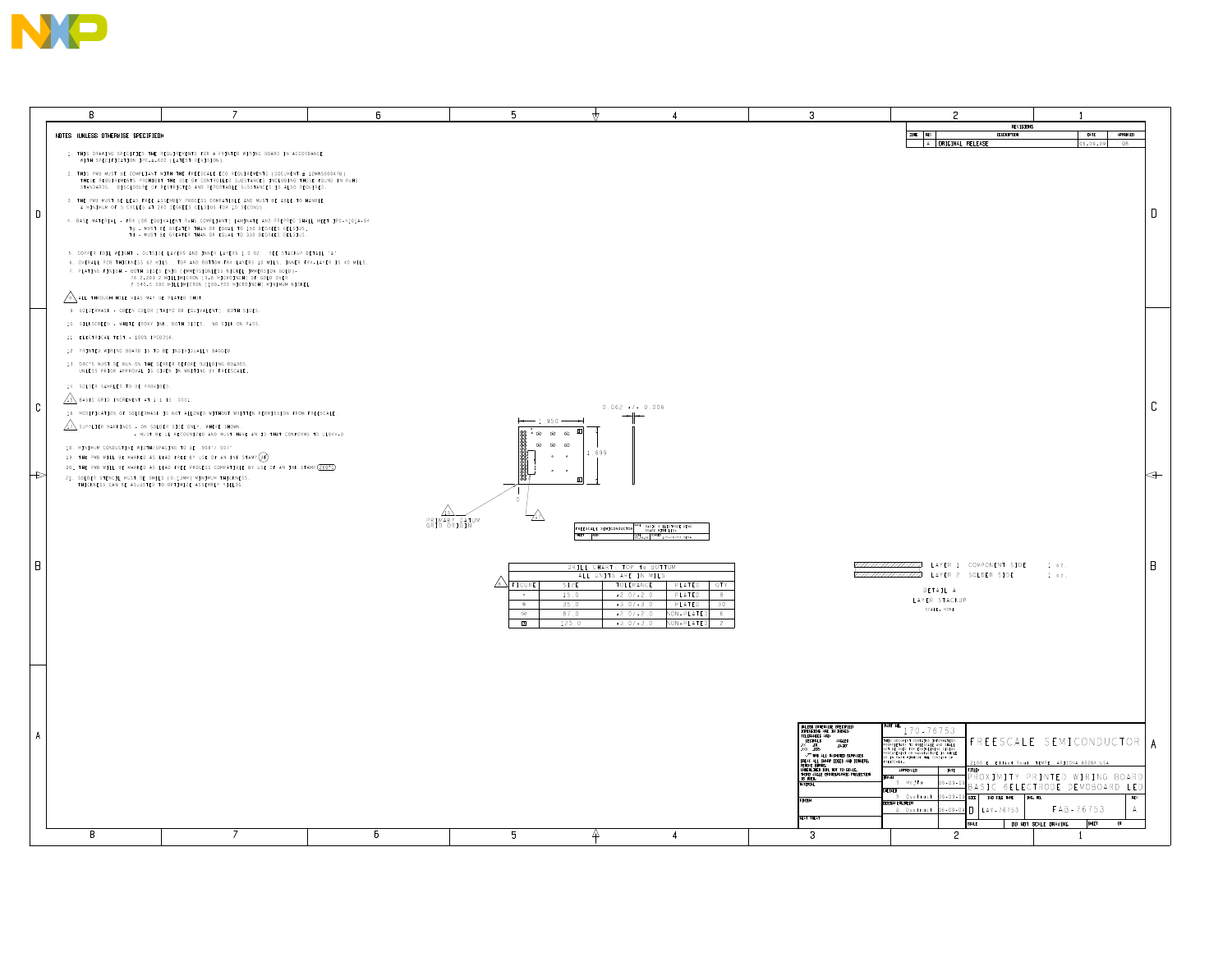

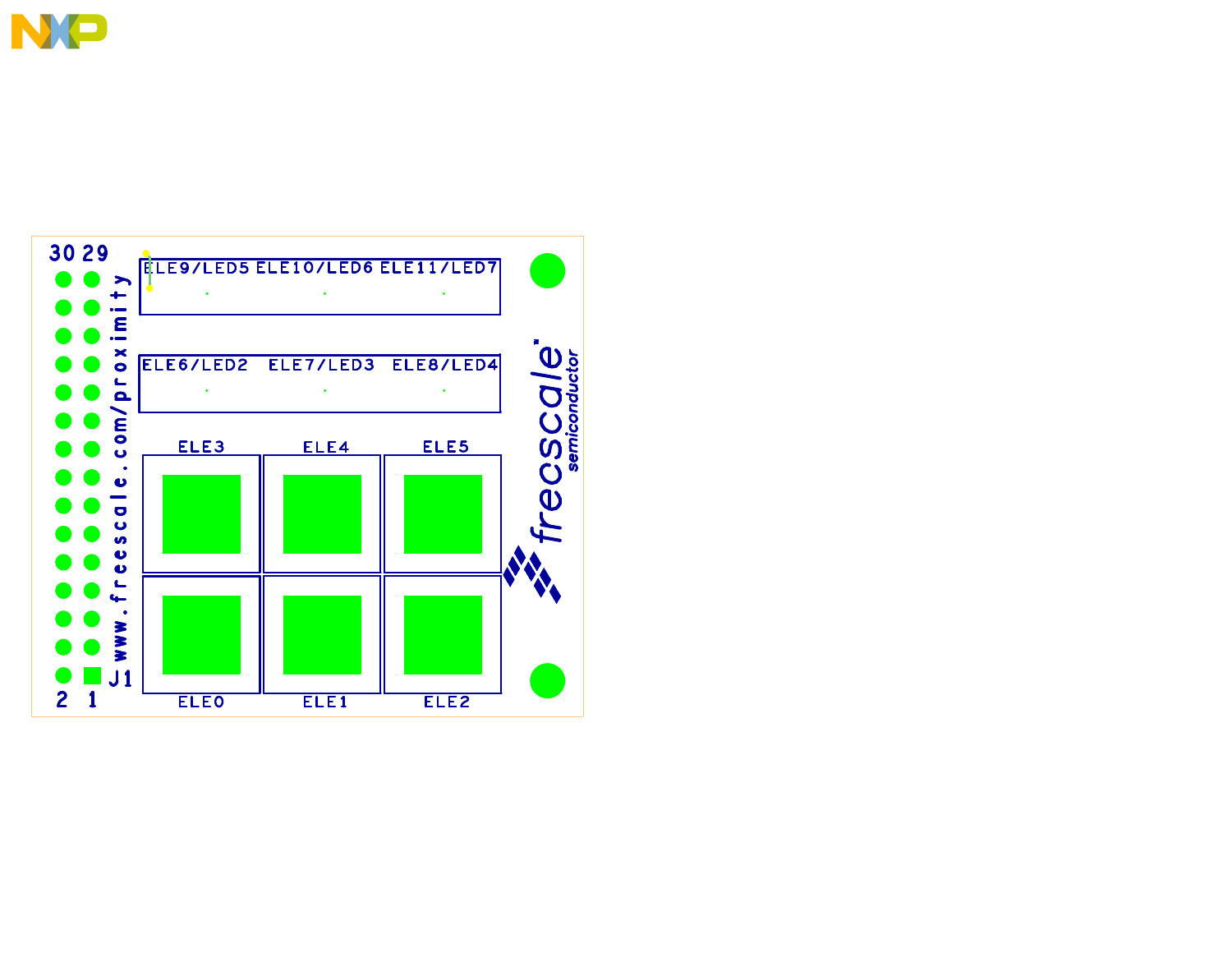

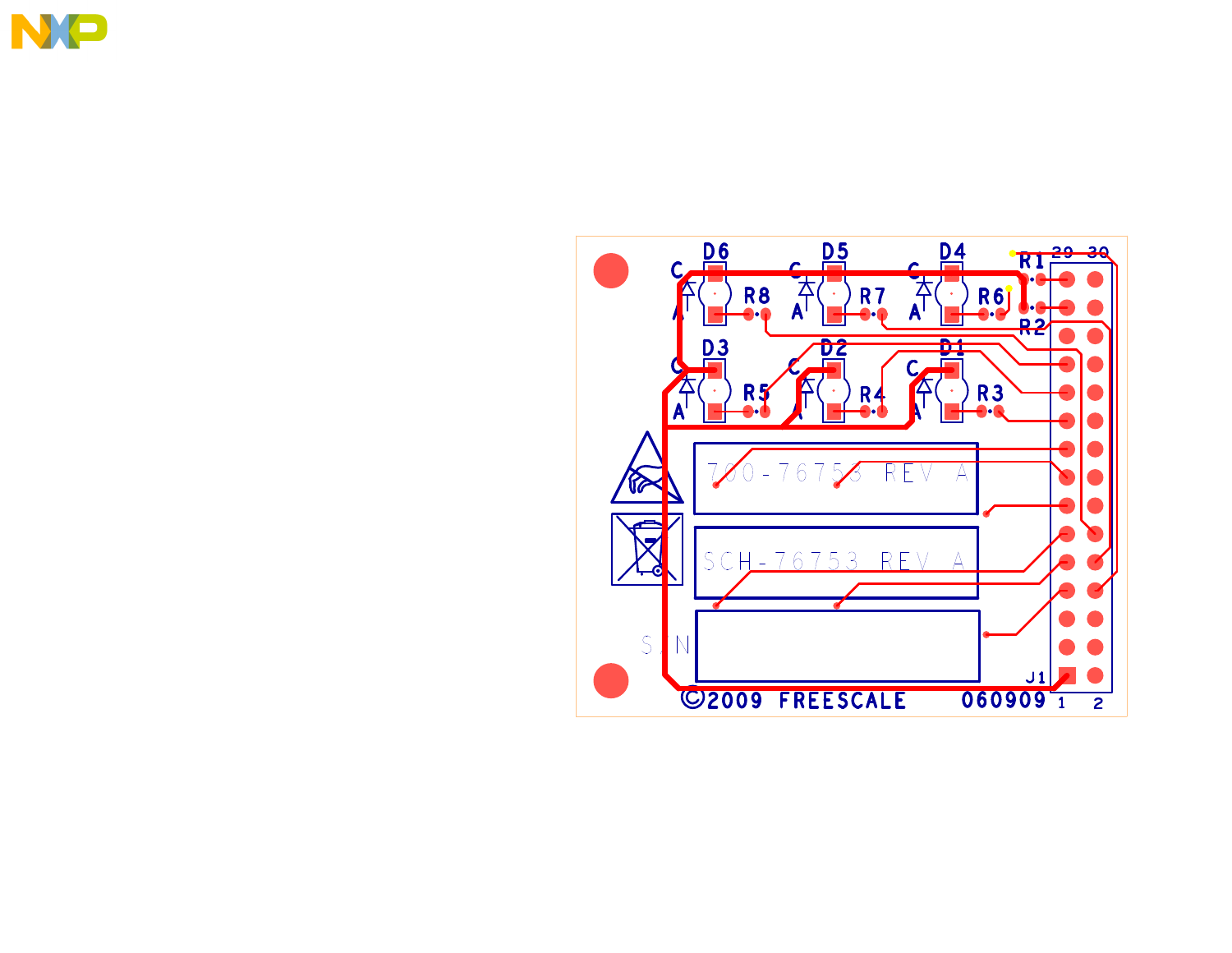|                          | $\frac{5}{2}$<br><u>a of Contents</u> | $4 -$          | $\overline{\phantom{a}3}$ |  | $\overline{2}$           | <b>Contract Contract</b>            | $\overline{1}$<br>Revisions                                                                                                                                                                                                          |                |
|--------------------------|---------------------------------------|----------------|---------------------------|--|--------------------------|-------------------------------------|--------------------------------------------------------------------------------------------------------------------------------------------------------------------------------------------------------------------------------------|----------------|
| $\blacksquare$           |                                       |                |                           |  | Rev                      | Description                         |                                                                                                                                                                                                                                      | Date           |
|                          | ODES                                  |                |                           |  | $\overline{A}$           | Original Design                     |                                                                                                                                                                                                                                      | $06 - 09 - 09$ |
|                          |                                       |                |                           |  |                          |                                     |                                                                                                                                                                                                                                      |                |
|                          |                                       |                |                           |  |                          |                                     |                                                                                                                                                                                                                                      |                |
| D.                       |                                       |                |                           |  |                          |                                     |                                                                                                                                                                                                                                      |                |
|                          |                                       |                |                           |  |                          |                                     |                                                                                                                                                                                                                                      |                |
|                          |                                       |                |                           |  |                          |                                     |                                                                                                                                                                                                                                      |                |
|                          |                                       |                |                           |  |                          |                                     |                                                                                                                                                                                                                                      |                |
|                          |                                       |                |                           |  |                          |                                     |                                                                                                                                                                                                                                      |                |
|                          |                                       |                |                           |  |                          |                                     |                                                                                                                                                                                                                                      |                |
| $\overline{\phantom{a}}$ |                                       |                |                           |  |                          |                                     |                                                                                                                                                                                                                                      |                |
|                          |                                       |                |                           |  |                          |                                     |                                                                                                                                                                                                                                      |                |
|                          |                                       |                |                           |  |                          |                                     |                                                                                                                                                                                                                                      |                |
|                          |                                       |                |                           |  |                          |                                     |                                                                                                                                                                                                                                      |                |
|                          |                                       |                |                           |  |                          |                                     |                                                                                                                                                                                                                                      |                |
| $\circ$                  |                                       |                |                           |  |                          |                                     |                                                                                                                                                                                                                                      |                |
|                          |                                       |                |                           |  |                          |                                     |                                                                                                                                                                                                                                      |                |
|                          |                                       |                |                           |  |                          |                                     |                                                                                                                                                                                                                                      |                |
|                          |                                       |                |                           |  |                          |                                     |                                                                                                                                                                                                                                      |                |
|                          |                                       |                |                           |  |                          |                                     |                                                                                                                                                                                                                                      |                |
| $\vdash$                 |                                       |                |                           |  |                          |                                     |                                                                                                                                                                                                                                      |                |
|                          |                                       |                |                           |  |                          |                                     |                                                                                                                                                                                                                                      |                |
|                          |                                       |                |                           |  |                          |                                     |                                                                                                                                                                                                                                      |                |
|                          |                                       |                |                           |  |                          |                                     |                                                                                                                                                                                                                                      |                |
|                          |                                       |                |                           |  |                          |                                     |                                                                                                                                                                                                                                      |                |
|                          |                                       |                |                           |  |                          |                                     |                                                                                                                                                                                                                                      |                |
| $\mathbf{B}$             |                                       |                |                           |  |                          |                                     |                                                                                                                                                                                                                                      |                |
|                          |                                       |                |                           |  |                          |                                     |                                                                                                                                                                                                                                      |                |
|                          |                                       |                |                           |  |                          |                                     |                                                                                                                                                                                                                                      |                |
|                          |                                       |                |                           |  |                          |                                     |                                                                                                                                                                                                                                      |                |
|                          |                                       |                |                           |  |                          |                                     |                                                                                                                                                                                                                                      |                |
| $\overline{\phantom{a}}$ |                                       |                |                           |  |                          |                                     |                                                                                                                                                                                                                                      |                |
|                          |                                       |                |                           |  |                          |                                     |                                                                                                                                                                                                                                      |                |
|                          |                                       |                |                           |  |                          |                                     |                                                                                                                                                                                                                                      |                |
|                          |                                       |                |                           |  |                          | $\mathcal{F}$ freescale             | <b>RASG - Proximity</b><br>2100 E. Elliot Rd<br>Tempe, AZ 85284                                                                                                                                                                      |                |
|                          |                                       |                |                           |  |                          | semiconductor                       |                                                                                                                                                                                                                                      |                |
| A                        |                                       |                |                           |  |                          |                                     | This document contains information proprietary to Freescale Semiconductor and shall not be used for<br>engineering design, procurement or manufacture in whole or in part without the express written permission<br>of Freescale Sem |                |
|                          |                                       |                |                           |  | Designer:<br>B. Osoinach | <b>Drawing Title:</b>               | ICAP Classification: FCP:<br>FIUO:                                                                                                                                                                                                   | PUBI:          |
|                          |                                       |                |                           |  |                          |                                     | PROXIMITY-IBAT                                                                                                                                                                                                                       |                |
|                          |                                       |                |                           |  | Drawn by:<br>S. Mejia    | Page Title:                         | <b>TITLE PAGE</b>                                                                                                                                                                                                                    |                |
|                          |                                       |                |                           |  | Approved:<br>B. Osoinach | Size<br>B<br><b>Document Number</b> | SCH-76724 PDF: SPF-76724                                                                                                                                                                                                             | $R$ ev<br>A    |
|                          |                                       | $\overline{A}$ |                           |  |                          |                                     | Date: Thursday, June 11, 2009   Sheet 1 of 3                                                                                                                                                                                         |                |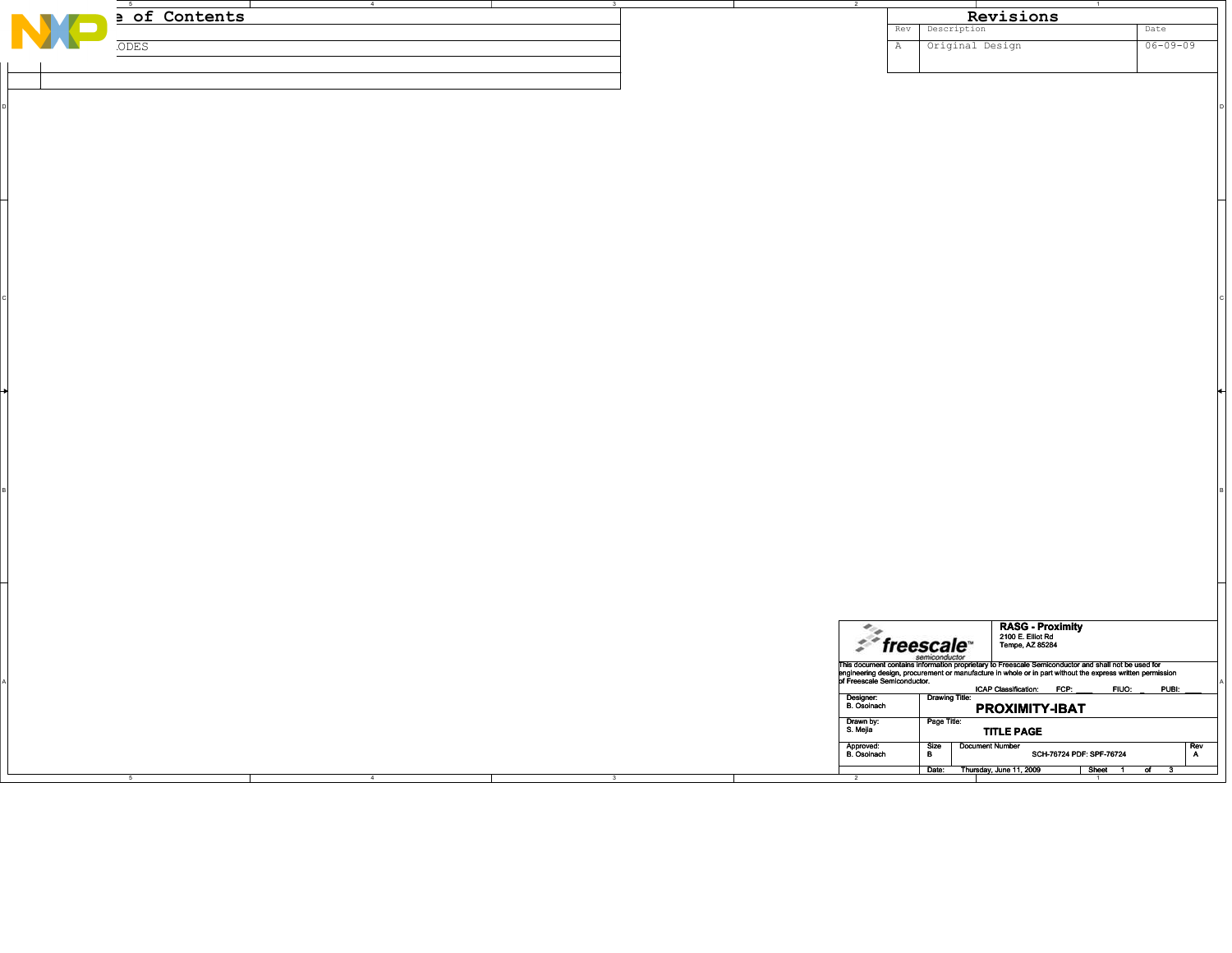| wise Specified:<br>All capacitor's are in uF, some are 10% or 20%<br>All voltages are DC<br>All polarized capacitors are tantalum                                  | are in ohms, most are 1%, 1/10 Watt. Otherwise are 5%, 1/8 Watt. |  |  |                                       |                                                                         |                                   |
|--------------------------------------------------------------------------------------------------------------------------------------------------------------------|------------------------------------------------------------------|--|--|---------------------------------------|-------------------------------------------------------------------------|-----------------------------------|
| 2. Interrupted lines coded with the same letter or letter<br>combinations are electrically connected.<br>3. Device type number is for reference only. The number   |                                                                  |  |  |                                       |                                                                         |                                   |
| varies with the manufacturer.                                                                                                                                      |                                                                  |  |  |                                       |                                                                         |                                   |
| 4. Special signal usage:<br>_B Denotes - Active-Low Signal<br><> or [] Denotes - Vectored Signals                                                                  |                                                                  |  |  |                                       |                                                                         |                                   |
| 5. Interpret diagram in accordance with American<br>National Standards Institute specifications, current<br>revision, with the exception of logic block symbology. |                                                                  |  |  |                                       |                                                                         |                                   |
|                                                                                                                                                                    |                                                                  |  |  |                                       |                                                                         |                                   |
|                                                                                                                                                                    |                                                                  |  |  |                                       |                                                                         |                                   |
|                                                                                                                                                                    |                                                                  |  |  |                                       |                                                                         |                                   |
|                                                                                                                                                                    |                                                                  |  |  |                                       | ٠.                                                                      |                                   |
|                                                                                                                                                                    |                                                                  |  |  |                                       | $z^*$ freescale<br><b>Drawing Title:</b><br>PROXIMITY-IBAT              |                                   |
|                                                                                                                                                                    |                                                                  |  |  |                                       | Page Title:<br><b>NOTES</b>                                             |                                   |
|                                                                                                                                                                    |                                                                  |  |  | $rac{\text{Size}}{\text{B}}$<br>Date: | Document Number<br>SCH-76724 PDF: SPF-76724<br>Wednesday, June 10, 2009 | $R$ ev<br>A<br>$\sqrt{3}$ Sheet 2 |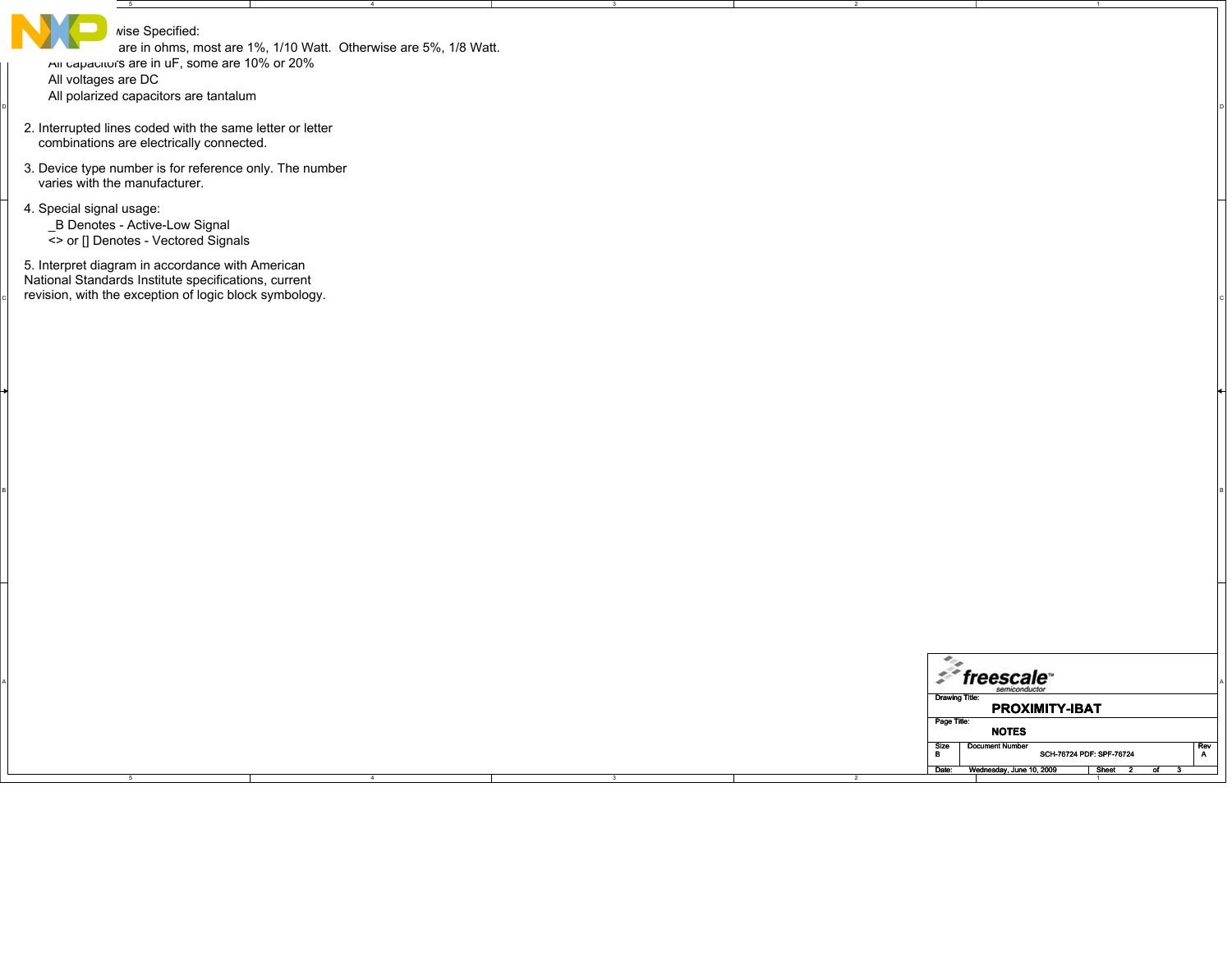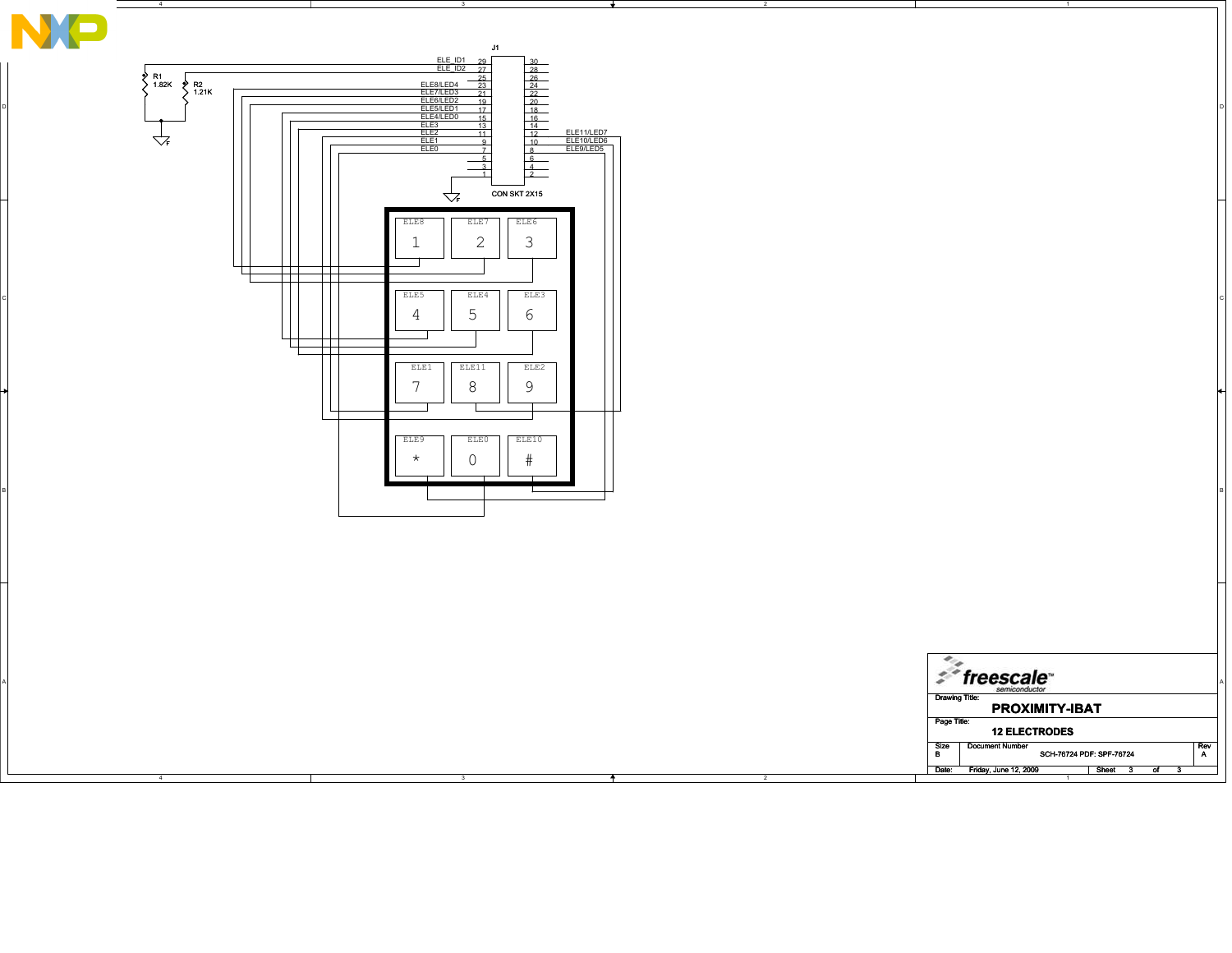

|                                        | 8                                                                                                                     | $\overline{7}$                                                                                                                                                                                                                                                                                                                                                                          | 6  | $5^{\circ}$                                                | $\Delta$                                                   | 3                                                                                                                                          | $\mathcal{P}$                                                                                                                                                                                            |                                                                            |
|----------------------------------------|-----------------------------------------------------------------------------------------------------------------------|-----------------------------------------------------------------------------------------------------------------------------------------------------------------------------------------------------------------------------------------------------------------------------------------------------------------------------------------------------------------------------------------|----|------------------------------------------------------------|------------------------------------------------------------|--------------------------------------------------------------------------------------------------------------------------------------------|----------------------------------------------------------------------------------------------------------------------------------------------------------------------------------------------------------|----------------------------------------------------------------------------|
|                                        | NOTES (UNLESS OTHERWISE SPECIFIED):                                                                                   |                                                                                                                                                                                                                                                                                                                                                                                         |    |                                                            |                                                            |                                                                                                                                            | REVISIONS<br>ZONE REV<br>DESCRIPTION                                                                                                                                                                     | DATE<br>APPROVED                                                           |
|                                        | WITH SPECIFICATION IPC-A-600 (LATEST REVISION).                                                                       | 1. THIS DRAWING SPECIFIES THE REQUIREMENTS FOR A PRINTED WIRING BOARD IN ACCORDANCE                                                                                                                                                                                                                                                                                                     |    |                                                            |                                                            |                                                                                                                                            | A   ORIGINAL RELEASE                                                                                                                                                                                     | 06-06-09<br>OB                                                             |
|                                        |                                                                                                                       | 2. THIS PWB MUST BE COMPLIANT WITH THE FREESCALE ECO REQUIREMENTS (DOCUMENT # 12MWS00047B)<br>THESE REQUIREMENTS PROHIBIT THE USE OF CONTROLLED SUBSTANCES INCLUDING THOSE FOUND IN RoHS<br>STANDARDS. DISCLOSURE OF RESTRICTED AND REPORTABLE SUBSTANCES IS ALSO REQUIRED.                                                                                                             |    |                                                            |                                                            |                                                                                                                                            |                                                                                                                                                                                                          |                                                                            |
| $\begin{array}{c} \square \end{array}$ |                                                                                                                       | 3. THE PWB MUST BE LEAD FREE ASSEMBLY PROCESS COMPATIBLE AND MUST BE ABLE TO HANDLE<br>A MINIMUM OF 5 CYCLES AT 260 DEGREES CELSIUS FOR 10 SECONDS.                                                                                                                                                                                                                                     |    |                                                            |                                                            |                                                                                                                                            |                                                                                                                                                                                                          | $\Box$                                                                     |
|                                        |                                                                                                                       | 4. BASE MATERIAL - FR4 (OR EQUIVALENT RoHS COMPLIANT) LAMINATE AND PREPREG SHALL MEET IPC-4101A-94<br>Tg - MUST BE GREATER THAN OR EQUAL TO 150 DEGREES CELSIUS.<br>Td - MUST BE GREATER THAN OR EQUAL TO 330 DEGREES CELSIUS.                                                                                                                                                          |    |                                                            |                                                            |                                                                                                                                            |                                                                                                                                                                                                          |                                                                            |
|                                        |                                                                                                                       | 5. COPPER FOIL WEIGHT - OUTSIDE LAYERS AND INNER LAYERS 1.0 OZ. SEE STACKUP DETAIL 'A'<br>6. OVERALL PCB THICKNESS 62 MILS. TOP AND BOTTOM FR4 LAYERS 10 MILS. INNER FR4-LAYER IS 40 MILS.<br>7. PLATING FINISH - BOTH SIDES ENIG (EMMERSIONLESS NICKEL IMMERSION GOLD):<br>76.2-203.2 MILLIMICRON (3-8 MICROINCH) OF GOLD OVER 2.540-5.080 MILLIMICRON (3-8 MICROINCH) MINIMUM NICKEL. |    |                                                            |                                                            |                                                                                                                                            |                                                                                                                                                                                                          |                                                                            |
|                                        | /B ALL THROUGH HOLE VIAS MAY BE PLATED SHUT.                                                                          | 9. SOLDERMASK - GREEN COLOR (TAIYO OR EQUIVALENT), BOTH SIDES,                                                                                                                                                                                                                                                                                                                          |    |                                                            |                                                            |                                                                                                                                            |                                                                                                                                                                                                          |                                                                            |
|                                        |                                                                                                                       | 10. SILKSCREEN - WHITE EPOXY INK, BOTH SIDES. NO SILK ON PADS.                                                                                                                                                                                                                                                                                                                          |    |                                                            |                                                            |                                                                                                                                            |                                                                                                                                                                                                          |                                                                            |
|                                        | 11. ELECTRICAL TEST - 100% IPCD356.                                                                                   |                                                                                                                                                                                                                                                                                                                                                                                         |    |                                                            |                                                            |                                                                                                                                            |                                                                                                                                                                                                          |                                                                            |
|                                        | 12. PRINTED WIRING BOARD IS TO BE INDIVIDUALLY BAGGED.<br>13. DRC'S MUST BE RUN ON THE GERBER BEFORE BUILDING BOARDS. |                                                                                                                                                                                                                                                                                                                                                                                         |    |                                                            |                                                            |                                                                                                                                            |                                                                                                                                                                                                          |                                                                            |
|                                        |                                                                                                                       | UNLESS PRIOR APPROVAL IS GIVEN IN WRITING BY FREESCALE.                                                                                                                                                                                                                                                                                                                                 |    |                                                            |                                                            |                                                                                                                                            |                                                                                                                                                                                                          |                                                                            |
|                                        | 14. SOLDER SAMPLES TO BE PROVIDED.<br>$\sqrt{15}$ BASIC GRID INCREMENT AT 1:1 IS .0001.                               |                                                                                                                                                                                                                                                                                                                                                                                         |    |                                                            |                                                            |                                                                                                                                            |                                                                                                                                                                                                          |                                                                            |
| $\mathbb C$                            |                                                                                                                       | 16. NODIFICATION OF SOLDERMASK IS NOT ALLOWED WITHOUT WRITTEN PERMISSION FROM FREESCALE.                                                                                                                                                                                                                                                                                                |    |                                                            | $0.062 +/- 0.006$                                          |                                                                                                                                            |                                                                                                                                                                                                          | C                                                                          |
|                                        | $\sqrt{17}$ supplier markings - on solder side only, where shown,                                                     | - MUST BE UL RECOGNIZED AND MUST HAVE AN ID THAT CONFORMS TO UL94V-0                                                                                                                                                                                                                                                                                                                    |    | $1.950 -$<br>$\overline{\mathbf{u}}$                       |                                                            |                                                                                                                                            |                                                                                                                                                                                                          |                                                                            |
|                                        | 18. MINIMUM CONDUCTIVE WIDTH/SPACING TO BE .008"/.007"                                                                |                                                                                                                                                                                                                                                                                                                                                                                         |    |                                                            | 1.699                                                      |                                                                                                                                            |                                                                                                                                                                                                          |                                                                            |
| ┾                                      |                                                                                                                       | 19. THE PWB WILL BE MARKED AS LEAD FREE BY USE OF AN INK STAMP (PG)<br>20. THE PWB WILL BE MARKED AS LEAD FREE PROCESS CONPATIBLE BY USE OF AN INK STAMP (260°C)                                                                                                                                                                                                                        |    | <b>RESERVATIONS</b><br>$\bullet$<br>$\bullet$<br>$\bullet$ |                                                            |                                                                                                                                            |                                                                                                                                                                                                          | ⇐                                                                          |
|                                        | 21. SOLDER STENCIL MUST BE SMILS (0.13MM) MINIMUM THICKNESS.                                                          | THICKNESS CAN BE ADJUSTED TO OPTIMIZE ASSEMBLY YIELDS.                                                                                                                                                                                                                                                                                                                                  |    |                                                            |                                                            |                                                                                                                                            |                                                                                                                                                                                                          |                                                                            |
|                                        |                                                                                                                       |                                                                                                                                                                                                                                                                                                                                                                                         |    |                                                            |                                                            |                                                                                                                                            |                                                                                                                                                                                                          |                                                                            |
|                                        |                                                                                                                       |                                                                                                                                                                                                                                                                                                                                                                                         |    | γγγ<br><b><i>ERIMARY DATUM</i></b>                         | FREESCALE SEMICONDUCTOR BASIC 12 ELECTRODE DEND BOARD      |                                                                                                                                            |                                                                                                                                                                                                          |                                                                            |
|                                        |                                                                                                                       |                                                                                                                                                                                                                                                                                                                                                                                         |    | sect Fruit                                                 | DATE  MANICE 170-76724 REVA                                |                                                                                                                                            |                                                                                                                                                                                                          |                                                                            |
| $\sf B$                                |                                                                                                                       |                                                                                                                                                                                                                                                                                                                                                                                         |    |                                                            | DRILL CHART: TOP to BOTTOM                                 |                                                                                                                                            | <u> 2777777777777777777777</u><br>LAYER 1 COMPONENT SIDE                                                                                                                                                 | B<br>$1 \cdot 0 \cdot z$                                                   |
|                                        |                                                                                                                       |                                                                                                                                                                                                                                                                                                                                                                                         |    | $\sqrt{8}$ FIGURE<br>SIZE                                  | ALL UNITS ARE IN MILS<br>TOLERANCE<br>PLATED<br>OTY        |                                                                                                                                            |                                                                                                                                                                                                          | $1 \cdot 02$ .                                                             |
|                                        |                                                                                                                       |                                                                                                                                                                                                                                                                                                                                                                                         |    | 15.0<br>$\sim$<br>35.0<br>$\bullet$                        | PLATED<br>$+2.0/-2.0$<br>13<br>PLATED<br>30<br>$+3.0/-3.0$ |                                                                                                                                            | DETAIL A<br>LAYER STACKUP                                                                                                                                                                                |                                                                            |
|                                        |                                                                                                                       |                                                                                                                                                                                                                                                                                                                                                                                         |    | $\overline{a}$<br>125.0                                    | +3.0/-3.0 NON-PLATED<br>$\overline{z}$                     |                                                                                                                                            | SCALE: NONE                                                                                                                                                                                              |                                                                            |
|                                        |                                                                                                                       |                                                                                                                                                                                                                                                                                                                                                                                         |    |                                                            |                                                            |                                                                                                                                            |                                                                                                                                                                                                          |                                                                            |
|                                        |                                                                                                                       |                                                                                                                                                                                                                                                                                                                                                                                         |    |                                                            |                                                            |                                                                                                                                            |                                                                                                                                                                                                          |                                                                            |
|                                        |                                                                                                                       |                                                                                                                                                                                                                                                                                                                                                                                         |    |                                                            |                                                            |                                                                                                                                            |                                                                                                                                                                                                          |                                                                            |
|                                        |                                                                                                                       |                                                                                                                                                                                                                                                                                                                                                                                         |    |                                                            |                                                            |                                                                                                                                            |                                                                                                                                                                                                          |                                                                            |
|                                        |                                                                                                                       |                                                                                                                                                                                                                                                                                                                                                                                         |    |                                                            |                                                            |                                                                                                                                            |                                                                                                                                                                                                          |                                                                            |
| $\mathsf{A}$                           |                                                                                                                       |                                                                                                                                                                                                                                                                                                                                                                                         |    |                                                            |                                                            | UM.ESS OTHERWISE SPECIFIED<br>DIMENSIONS ARE IN INDIES<br>TOLERWICES ARE<br>DECLINUS AND ANGLES<br>XX 01<br>XX 005 0-30"                   | $170 - 76724$                                                                                                                                                                                            |                                                                            |
|                                        |                                                                                                                       |                                                                                                                                                                                                                                                                                                                                                                                         |    |                                                            |                                                            | V RNS ALL MACHINED SURFACES                                                                                                                | THIS DOCUMENT CONTAINS INFORMATION<br>PROPRIETARY TO FREESCALE AND SHALL<br>NOT BE USED FOR ENSIMEERING DESIGN<br>PROCUMENENT OR NAHUFACTURE IN NHOLE<br>OR IN PART WITHOUT THE CONSENT OF<br>PREESCALE. | FREESCALE SEMICONDUCTOR   A                                                |
|                                        |                                                                                                                       |                                                                                                                                                                                                                                                                                                                                                                                         |    |                                                            |                                                            | BREAK ALL SAMP EDGES AND CORNERS,<br>RENOVE BLARS,<br>UNDER ALL SAMP EDGES AND CORNERS,<br>THIRD ANDLE ORTHODRAPHIC PROJECTION<br>IS USED, | <b>APPROVALS</b><br>DATE                                                                                                                                                                                 | 2100 E. Elliot Road, TEMPE, ARIZONA 85284 USA<br>IBAT PRINTED WIRING BOARD |
|                                        |                                                                                                                       |                                                                                                                                                                                                                                                                                                                                                                                         |    |                                                            |                                                            |                                                                                                                                            | S. Mejia<br>06-09-09<br><b>FOXED</b><br>SIZE CAD FILE NAME<br>DAG, NO.                                                                                                                                   | BASIC 12ELECTRODE DEMOBOARD<br>REV                                         |
|                                        |                                                                                                                       |                                                                                                                                                                                                                                                                                                                                                                                         |    |                                                            |                                                            | $\overline{\phantom{a}}$                                                                                                                   | ESIGN ENGINEER<br>B. Oscinach 06-09-09   LAY-76724                                                                                                                                                       | $\mathsf{A}$<br>FAB-76724                                                  |
|                                        | 8                                                                                                                     |                                                                                                                                                                                                                                                                                                                                                                                         | 6. | 5                                                          | $\boldsymbol{\Lambda}$                                     | <b>HEAT THEAT</b><br>3                                                                                                                     | SCALE<br>DO NOT SCALE DRAWING<br>$\overline{c}$                                                                                                                                                          | SHEET<br>$^{\circ}$<br>1                                                   |
|                                        |                                                                                                                       |                                                                                                                                                                                                                                                                                                                                                                                         |    |                                                            |                                                            |                                                                                                                                            |                                                                                                                                                                                                          |                                                                            |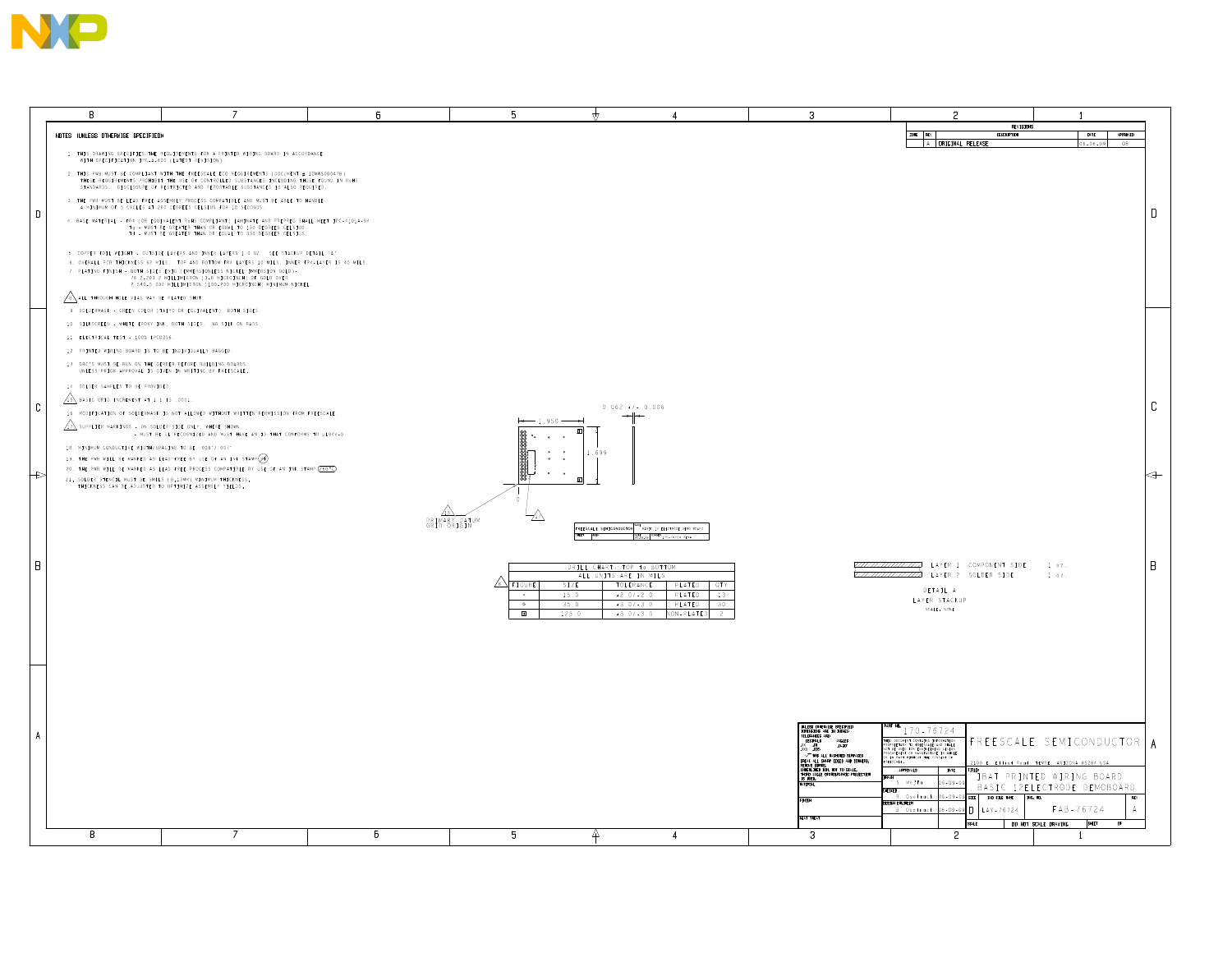